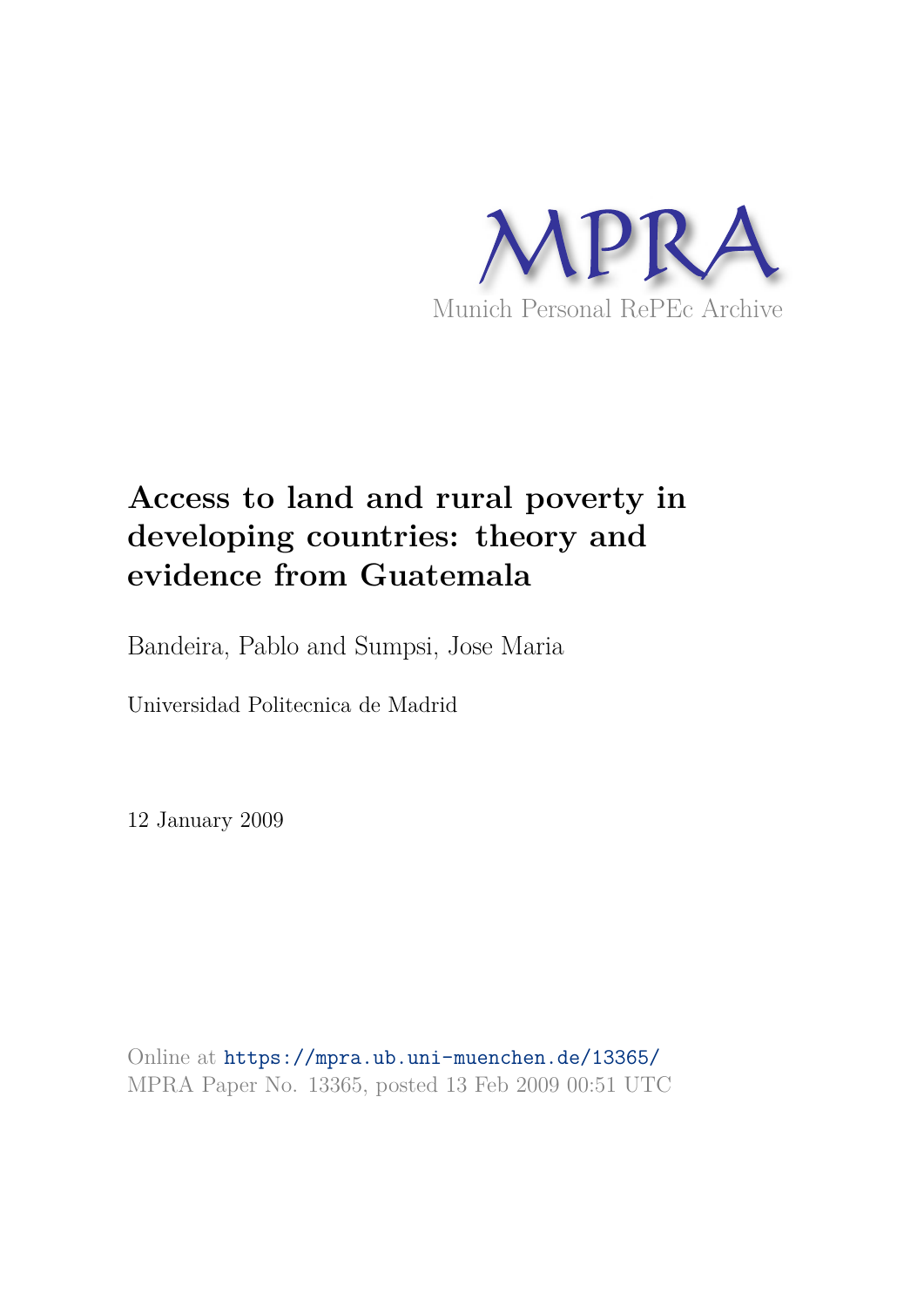# **ACCESS TO LAND AND RURAL POVERTY IN DEVELOPING COUNTRIES: THEORY AND EVIDENCE FROM GUATEMALA**

**Pablo Bandeira and José María Sumpsi Department of Agricultural Economics Universidad Politecnica de Madrid This version: January 2009** 

**Summary.-** *The lack of consensus on the social and economic impact from access to*  land continues to generate heated political and academic debates. The existing *empirical literature does not consider possible opportunity costs, factors that can affect this impact and different time horizons. Toward solving this problem, this article elaborates a theoretical argument on the potential benefits, opportunity costs and asset accumulation dynamics that may derive from gaining access to or increasing the size of rural land in developing countries. Empirical tests of the argument and poverty reduction assessment are then carried out using household data from Guatemala. Finally, policy and future research implications are derived.*

Keywords: Access to land, rural poverty, off-farm income, Guatemala.

#### **1. INTRODUCTION**

After being central for decades, land reform policies fell from national and international development agendas during the 1980s. The prevalence of a pro-market view in the US and UK governments and in the main international financial organizations, together with a general decrease of agricultural product prices in world markets, made land reforms out of fashion. However, in the face of poverty and inequality pervasiveness, and large areas of underutilized land in many rural areas of developing countries, together with the arrival of more "pro-state" governments in the US, UK and the World Bank, the academic and political debate about public action on the allocation of rural land recharged in the 1990s.

This debate can be broadly summarized according to three current different views. One believes, as did the mainstream international thought during the 1980s, that asset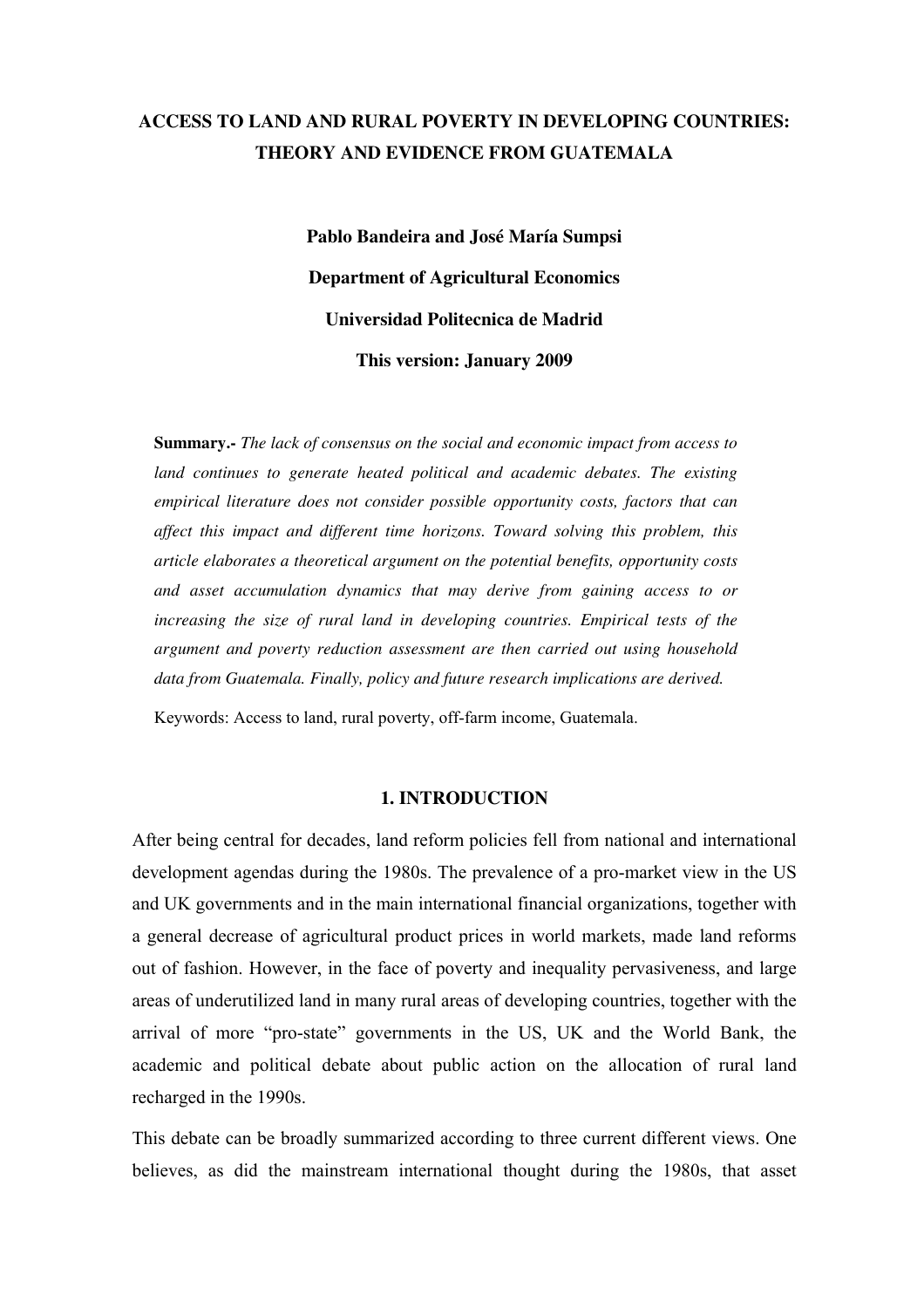distribution and the agricultural sector constitute, at best, secondary development factors, and is therefore against public action on rural land distribution. This view calls for the importance of formalizing private property rights in order to allow formal markets to work, and is only willing to support direct public intervention on the provision of public goods like communication infrastructure and education. Academic arguments of this line of thought can be found in de Soto (2000) and Rigg (2006), while political examples are found in the current governments of Colombia, Guatemala and Honduras, all of which ended access to land programs coming from past governments.

A second, opposite view, defends the *essential* development roles of both the agricultural sector and of public action on the distribution of resources. This vision argues that we should go back to extensive (and probably coercive) land reforms, integrating them into broader rural development policies, where the state provides a wide set of complementary support, mainly in the form of access to input and output markets. This view is similar to the developmental state approach of the 1970s, with the novelty that it makes new emphasis on the need to also give a leading role to civil society in the demand, design and execution of these policies. Academic arguments defending this view can be found in Griffin, Khan and Ickowitz (2002) and Akram-Lodhi, Borras and Kay (2007), while political examples can be found in Bolivia's and Venezuela's current rural development strategies, and in many NGO demands (see for example CIP, 2006).

Finally, there is a third, somewhat in the middle view, which argues that both the agricultural sector and the distribution of assets *can be* important development factors, and that the main problems of past land reform efforts were the coercive role played by the state in implementation, and the lack of secure property rights to land. It implies then a rationale for the state to distribute assets, including rural land, but complementing, instead of circumventing, the role of markets. The main supporters of this view are the World Bank, the International Fund for Agricultural Development and the Food and Agriculture Organization, which have been encouraging and financing a new brand of market-based access to land (voluntary) programs since the 1990s (see IFAD, 2001; World Bank, 2003; and FAO,  $2006$ <sup>1</sup>.

Regarding the empirical academic literature, descriptive research in sub-Saharan Africa strongly associates rural poverty with the lack of land<sup>2</sup>. This type of evidence is supported by multivariate econometric work carried out in China (Burgess, 2001),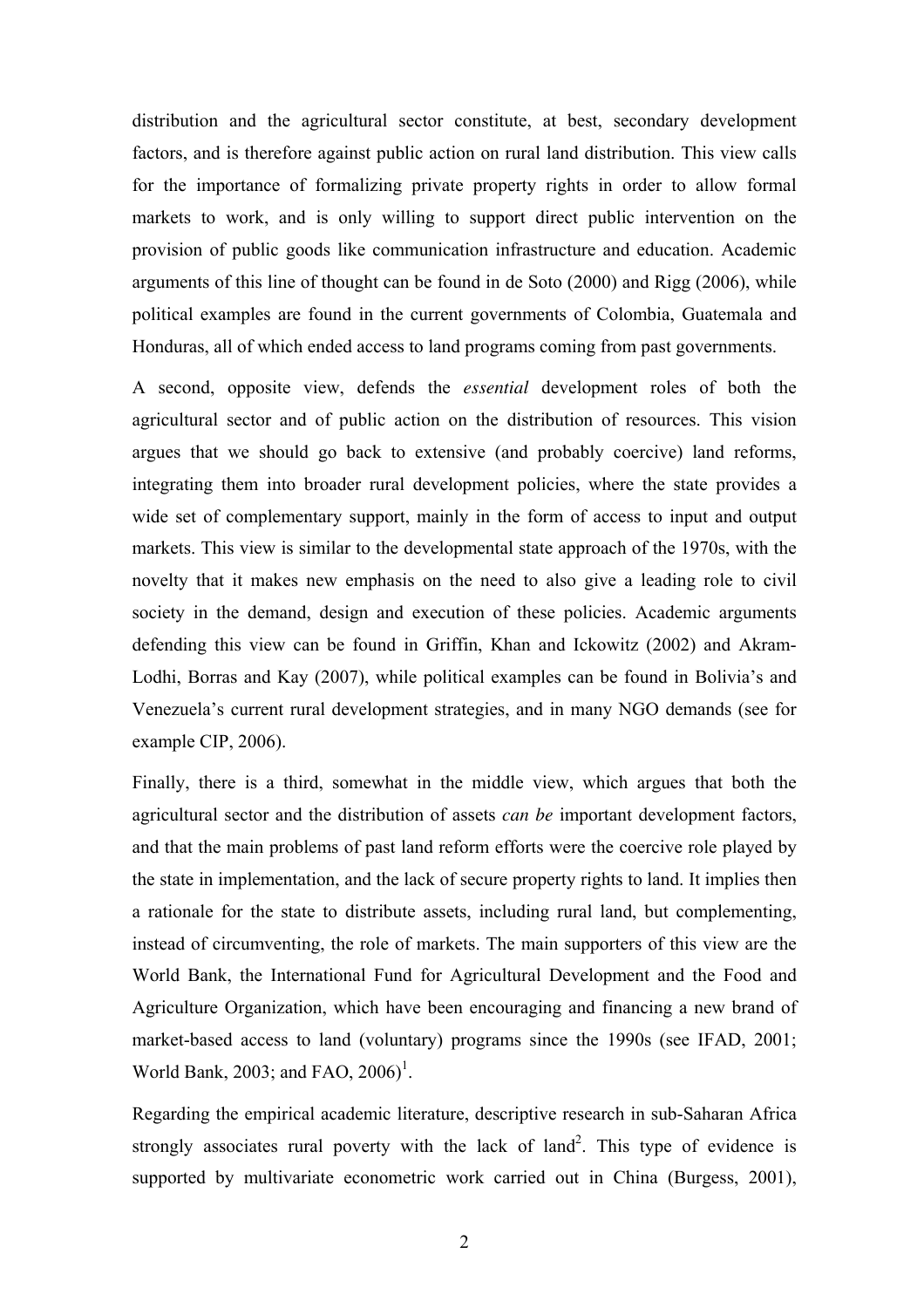Ethiopia (Bigsten et al, 2003) and Mexico (Finan, Sadoulet and de Janvry, 2005), all of which find a positive and significant causal effect of land ownership on some indicator of household's welfare<sup>3</sup>. However, an econometric study by López and Valdés (2000) in six Latin American countries finds that access to land ownership has a quite small effect on income, while Carter and May (1999) fail to find in South Africa any impact on income if other financial constraints that poor households face are not removed.

The fundamental problem of this empirical literature is that it is not based on a theory or conceptual framework that considers not only possible benefits, but also possible costs and factors that can affect this impact. Each household makes its livelihood's decisions based on the needs, opportunities and restrictions that they face, and these decisions imply opportunity costs. Within the current context, where most households throughout the rural developing world still are involved in self agricultural activities, but where the proportion of income derived from other sources is growing, with very high inter and intra country variations (Reardon, Berdegue and Escobar, 2001; Haggblade, Hazell and Reardon, 2002; Winters et al, 2006), the opportunity costs of gaining access to land can be high and extremely heterogeneous across different households. Therefore, a better approach would be to try to assess the impact from access to land on both agricultural benefits and the possible loss of off-farm income opportunities.

Furthermore, getting out of poverty is a dynamic process where location and asset accumulation are among the most important elements for each particular household. In our case, if there is a causal relationship between having access to land and the process of accumulating other assets or the place where the household is located, the impact from access to land programs will be different in the short than in the long run.

Not being able to find on the literature a theory that directly addresses these issues, and in order to find some insights, we have searched the extensive literature that exists on the role of agriculture in development. However, after the mid 1960s all the academic literature has been macroeconomic in nature, with mainly no agreed upon significant conclusions (see Sarris, 2001; and Timmer, 2002). After the classic "Transforming Traditional Agriculture" (Schultz, 1964), which convincingly argued that traditional peasants were "poor but efficient," economists abandoned the microeconomic debate on possible behavioral differences between productive sectors. Since then, agricultural microeconomic theory and empirical analysis have focused on how public action can correct market failures in order to promote agricultural development, but not on the issue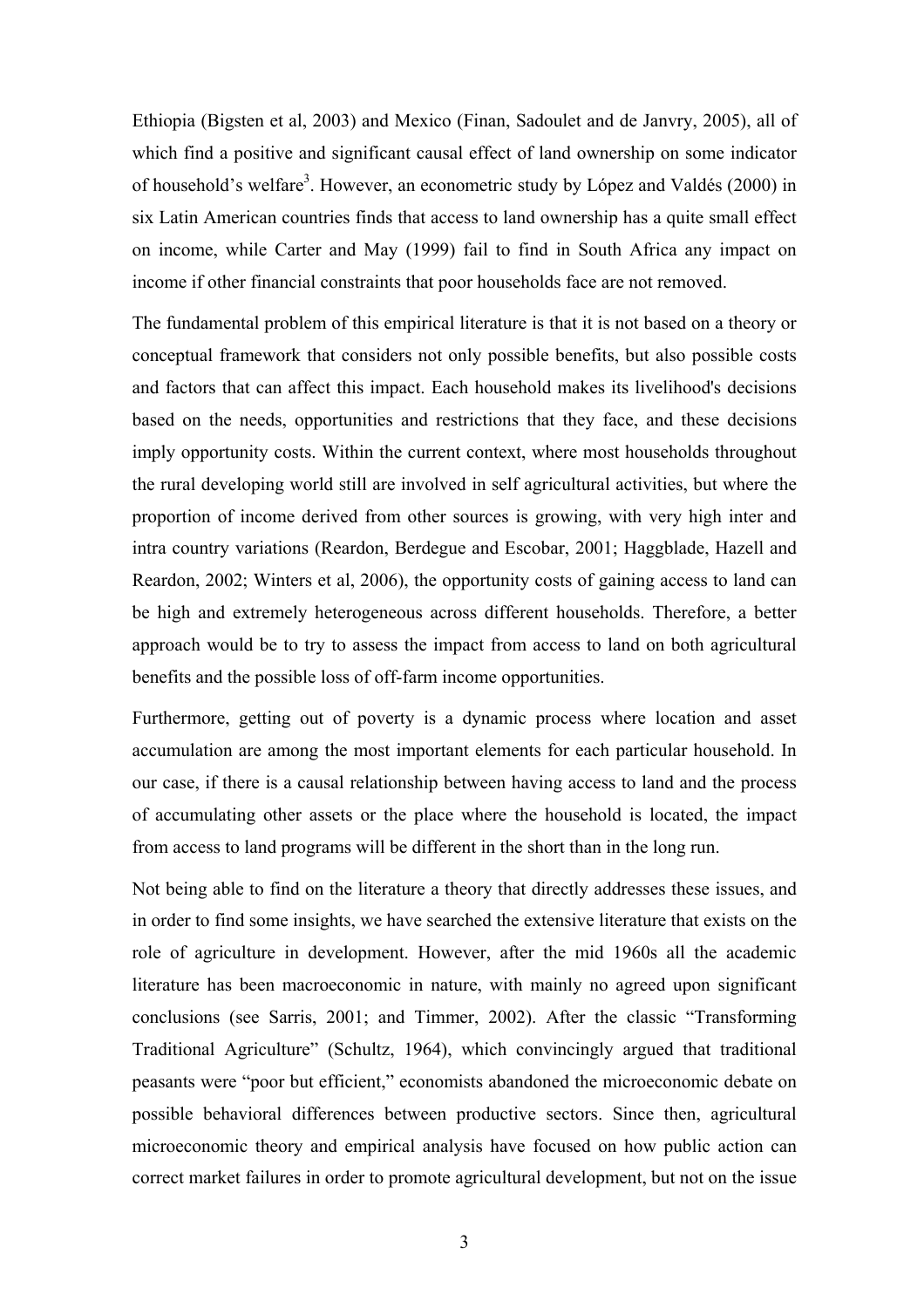of whether these market failures have a different impact on the agricultural sector, or on whether agricultural development is important or not for overall development<sup>4</sup>.

The main goal of this article is to develop a microeconomic (i.e. behavioral) narrative theory on the different factors that can affect the relationship between access to land and rural poverty in developing countries (sections two and three). We then perform an empirical test of the theory and assess the short and long run poverty reduction impact of access to land, depending on the opportunity costs faced by the household, using cross sectional household data from Guatemala (sections four through seven). Finally, we draw some policy implications and argue that this theory can also serve as an important ingredient for a needed unified (macro and micro) theory on the role of agriculture in development.

# **2. A THEORY ON THE POTENTIAL POVERTY REDUCTION IMPACT FROM HAVING ACCESS TO AGRICULTURAL LAND**

While the main potential economic benefits from having access to agricultural land are monetary benefits and food consumption derived from agricultural activities or from renting it out, opportunity costs can be thought of as the possible off-farm employment opportunities lost. These costs depend on the off-farm employment opportunities present in the region (the context) and on the specific characteristics of the household (their assets). Let us analyze both types of factors.

Regarding the context, if off-farm economic opportunities – in the form of labour supply or market demand – exist, the opportunity costs of accessing land can be higher than the benefits, due to the higher off-farm labour productivity that is normally present, at least during the developing phases of a country or region (Stern, 1994). Furthermore, an important restriction that an agricultural household faces, especially in developing countries, is the lack of transferability of whatever assets it owns, which normally have a high value for obtaining agricultural benefits and a low value for obtaining off-farm income. This is so because their human and social capital is highly agricultural-specific, and because in most developing countries land property rights (their main physical asset) are still informal and cannot be transferred using formal markets.

Regarding household's assets, a first glance about which might affect opportunity costs can be found in rural off-farm empirical studies in developing countries. For example,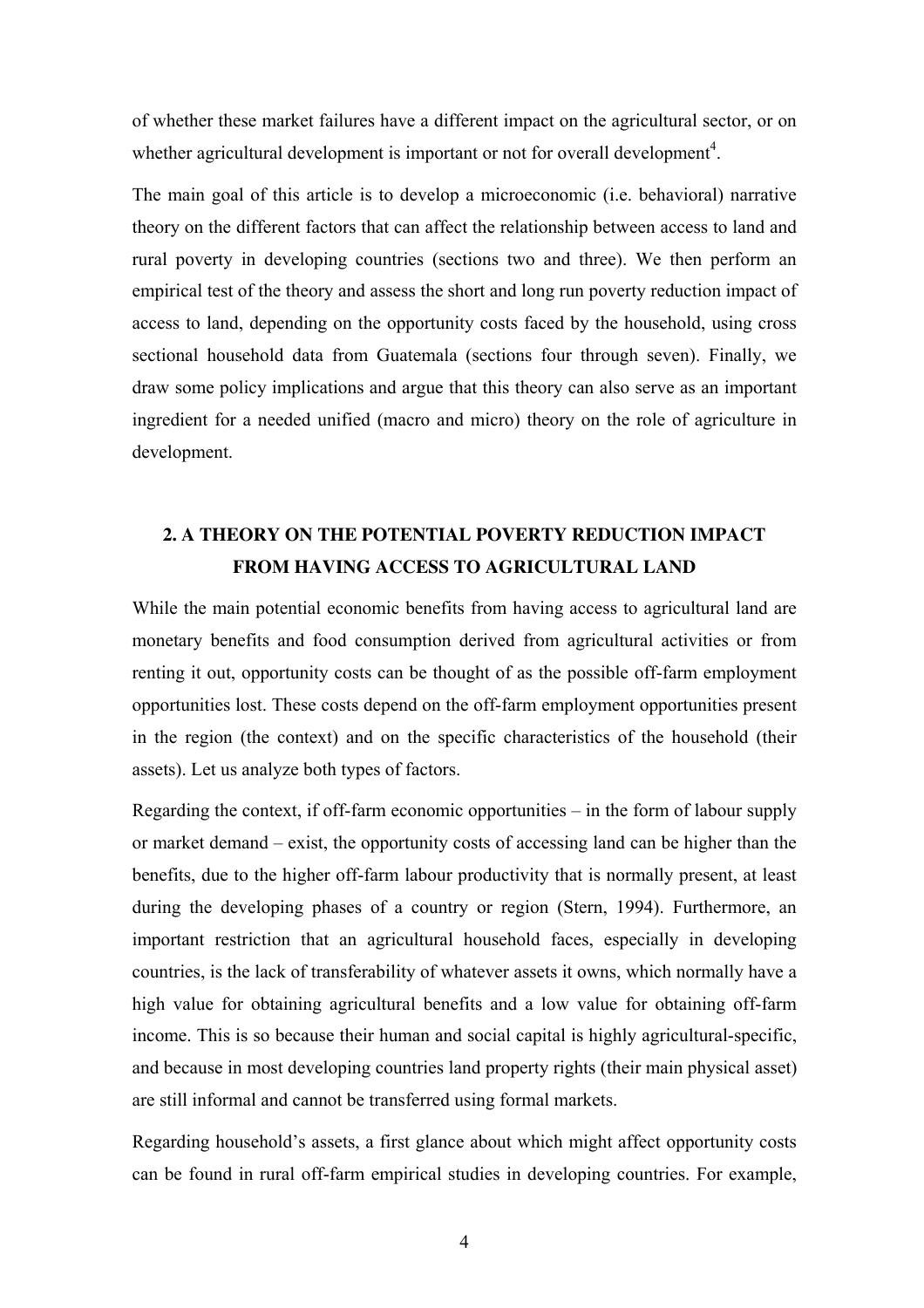Reardon, Berdegué and Escobar (2001) find in several Latin American countries that having more education, not being indigenous and living closer to a town increases nonfarm income. De Janvry, Sadoulet and Zhu (2005) find in China that higher education levels and lower distance to a town increases access to off-farm employment.

However, we can expect that these factors have similar effects on agricultural income. That is, having higher education and living closer to an urban area will not only increase opportunity costs, but also increase agricultural benefits. If benefits and opportunity costs cancel each other, these factors will not have any effect on the poverty reduction impact derived from gaining access to land. But the fundamental hypothesis of our argument will state that household assets and its location differently affect agricultural benefits and opportunity costs. Specifically, we will hold that household size, education level and distance to an urban area have significantly different effects on on-farm and off-farm benefits, and therefore constitute main factors affecting the possible impact from gaining access to land.

In order to explain the possible effects of these factors, we start with a brief description of the literature which analyses the relationships between urbanization, fertility rate, education and economic development. Throughout this literature, there is ample evidence supporting the idea that the process of economic development is closely linked to urbanization, fertility rate decrease and formal education level increase processes (Wrigley, 1969; Schultz, 1985; Bairoch, 1988; Galor, 2005). But it is not until recently that these relationships are being integrated into unified growth theories (Galor, 2005). Actually, Zhang's (2002) and Sato and Yamamoto's (2005) are the only theoretical models that we have found which try to integrate all these factors to explain economic development. Both theories start indicating the fact that poor households face a trade-off between quantity and quality of children – quality in terms of formal education level implying that the relationship between fertility rates and education is negative. Then, both models offer an explanation of why urban inhabitants choose a strategy characterized by increasing formal education and decreasing fertility rates, while the rural inhabitants choose the opposite strategy. The explanation of the rural strategy relies on the need to have more children to maintain household consumption (Zhang) or income (Sato and Yamamoto), while the explanation of the urban strategy is based on having better access to formal education (Zhang) or on the use of more human capital intensive production technologies (Sato and Yamamoto) at the city.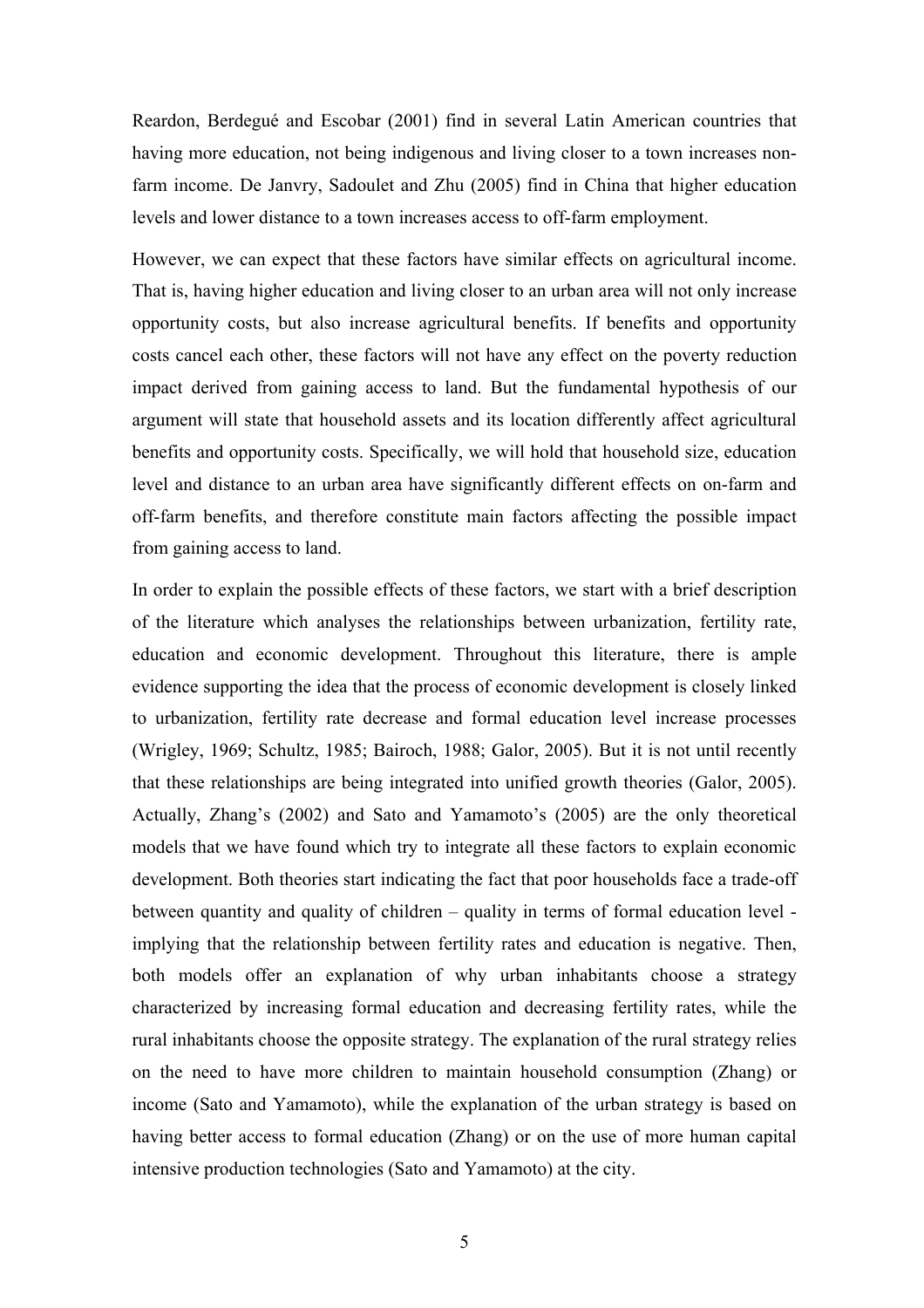Our argument is very similar, but we will try to explain the different fertility and educational strategies based on sector (agriculture versus other economic activities) instead of spatial (urban versus rural) differences, which allows us to also consider location as a variable strategy to explain.

We hypothesize that agricultural households in developing countries choose livelihood strategies characterized by living further away from towns, having more children and less formal education. They tend to live further away because the reduction on market transaction costs associated with living closer to towns does not compensate as much the increase in land price because agricultural activities demand higher land quality and size, and allow more self-consumption possibilities. The result is the well known fact that agricultural households end up buying or renting land further away from urban areas.

Our explanation about why agricultural households choose a strategy with more children and less formal education is based on two elements. First, since agricultural labour productivity is normally lower during the initial development phases of the economy, households without access to machinery demand higher labour forces in order to obtain the same level of income. And second, formal education has lower productivity in the agricultural sector of developing countries because a higher proportion of production technology is based on traditional knowledge, informally transmitted within the household and the community.

# **3. CONSEQUENCES: HETEROGENEITY AND THE AGRICULTURAL POVERTY TRAP**

Two are the main consequences that derive from the hypothesis that education, number of children and distance to an urban area differently affect agricultural and nonagricultural benefits. First, even if it can be reasonable to assess the average poverty reduction impact from having access to land in rural agrarian economies, this impact will be much more heterogeneous across households once off-farm income begins to account for an important proportion of total rural incomes, depending on the level of accumulated household assets and on their location. For those households that have invested in formal education and live close to towns, opportunity costs can be higher than benefits, implying that the impact from access to land on welfare would be negative. On the other hand, for those households that live far away from town, have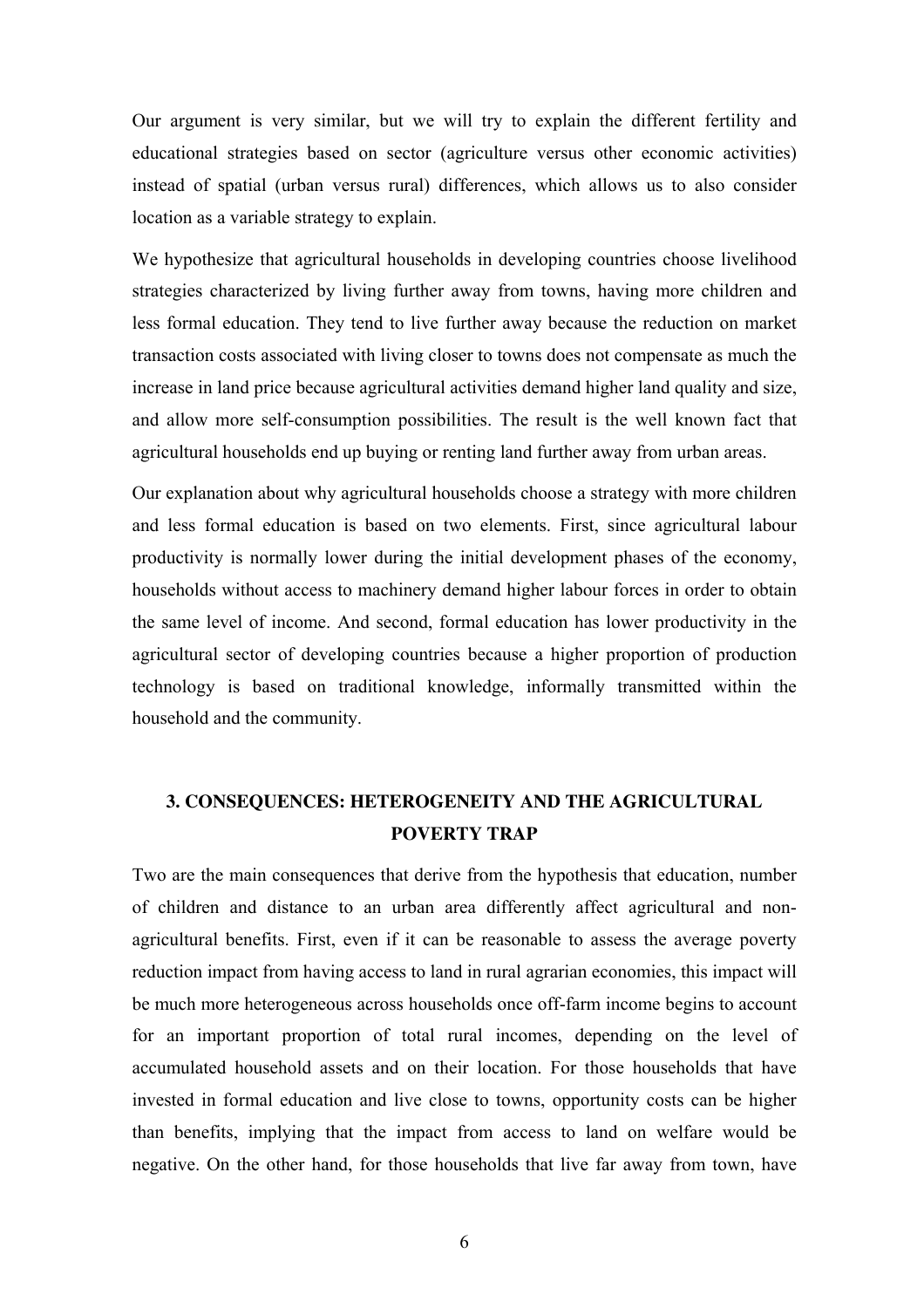many children and low education levels, gaining access to land can have close to zero opportunity costs, implying a potentially high welfare impact.

This argument gives a plausible explanation to the apparent contradictions that we have seen in the empirical literature. On the one hand, the insignificant agricultural land effect on income estimated in Latin America and South Africa would come from farmers' lost off-farm economic opportunities in these places. The positive land effect on welfare found in sub-Saharan African countries would come from the lack of off-farm opportunities in this other region.

The second consequence comes from the long-term effects deriving from the fact that agricultural households will tend to live in more remote areas, have more children and less formal education. These differentiated asset accumulation and location dynamics can get households stuck in an "agricultural poverty trap" if the rural economy develops secondary and tertiary economic activities.

We have used the common term "trap" for two reasons. First, because as stated above, agricultural household's assets are normally difficult to transfer in underdeveloped rural areas. And second, due to the fact that reverse causation will probably also be present, whereby households living in more remote areas and having fewer education will tend to remain being farmers. Therefore, we expect causation to flow in both directions, reinforcing the relation between staying in the agricultural sector, living in remote areas, and having lower education levels and higher fertility rates, producing a similar phenomenon to what economists that study institutional and technological change call "path dependency" (North, 1990; Arthur, 1993). This "path dependency" will get households stuck in an "agricultural poverty trap" to the extent that off-farm opportunities arise and the transferability of their assets is low.

In order to check our theoretical argument and estimate the rural poverty impact of access to land according to its main statements, we use cross-sectional household data from Guatemala, a country where most rural households are involved in agricultural activities, but where off-farm income accounts for most of their total income.

#### **4. RURAL GUATEMALA: DATA AND DESCRIPTIVE STATISTICS**

We have used the data from the 2000 national living standard conditions survey carried out by the government of Guatemala (ENCOVI,  $2000^5$ ). The objective of this survey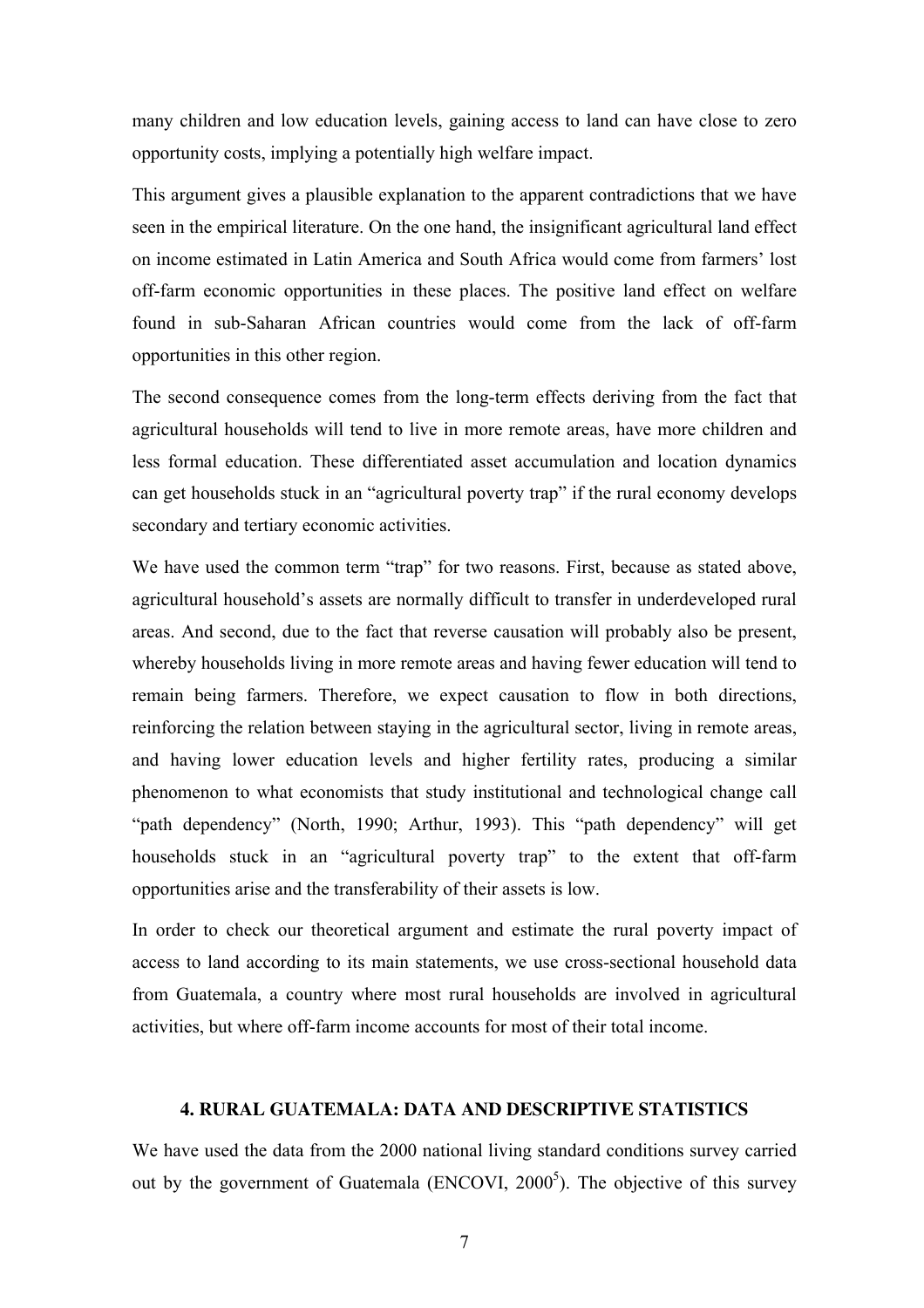was to identify the social and economic conditions of the national population and, therefore, it aimed to be representative, not of the different farm types, but of all the households in the country. The sample is also representative of both the rural and urban areas of Guatemala. Table 1 provides a summary description of the rural sub-sample<sup>6</sup>.

|                                                  | Extreme poor* | Poor | Not poor       | Total |
|--------------------------------------------------|---------------|------|----------------|-------|
| Number of households                             | 2326          | 834  | 636            | 3796  |
| Proportion of total (%)                          | 61            | 22   | 17             | 100   |
|                                                  |               |      |                |       |
| Agricultural land assets                         |               |      |                |       |
| Access to land $(\% )$                           | 82            | 59   | 48             | 71    |
| Ownership of land (%)                            | 59            | 40   | 38             | 52    |
| Has property public document <sup>**</sup> $(%)$ | 73            | 80   | 84             | 75    |
| Average land owned (has)**                       | 4.3           | 3.3  | 7.7            | 4.5   |
| Average land rented in (has)***                  | 2.0           | 1.7  | 3.4            | 2.1   |
|                                                  |               |      |                |       |
| Household characteristics                        |               |      |                |       |
| Mean education title achieved****                | 0.7           | 1.1  | 1.5            | 0.9   |
| Average number of persons                        | 6.1           | 5.4  | 4.4            | 5.6   |
| Average in working age $(\% )$                   | 43            | 50   | 59             | 47    |
| Female head (%)                                  | 12            | 16   | 16             | 14    |
| Indigenous head $(\% )$                          | 57            | 39   | 29             | 49    |
| Property of dwelling (%)                         | 84            | 76   | 81             | 82    |
| Dwelling property public doc. $(\%)$             | 48            | 50   | 56             | 50    |
| Average welfare per capita                       |               |      |                |       |
| Total monetary income (US\$)                     | 157           | 515  | 1524           | 464   |
| Proportion off-farm income (%)                   | 81            | 91   | 90             | 85    |
| Self consumption (US\$)                          | 141           | 109  | 107            | 129   |
| $Income + self-consumption (USS)$                |               |      |                |       |
|                                                  | 298           | 624  | 1631           | 593   |
| Self consumption $(\% )$                         | 48            | 18   | $\overline{7}$ | 22    |
| Own agric. monetary income (%)                   | 9             | 7    | 12             | 10    |
| Own non agric. business income (%)               | 6             | 12   | 20             | 14    |
| Non self employment income (%)                   | 37            | 63   | 61             | 54    |

Table 1. Characteristics of Guatemalan rural households across different income levels

\* For illustrative purposes extreme poverty line is set at US\$1 per capita and day of total monetary income. Poverty line is set at US\$2.

\*\* Only considering households that own land.

\*\*\* Only considering households with rented in land

\*\*\*\* For each household member 1= preparatory 2=primary 3=basic 4=diversified 5=university 6=postgraduate

Source: ENCOVI 2000

Many characteristics regarding rural households in Guatemala can be derived from the table. The first aspect that stands out is the high level of rural poverty. Even if we take into account the value of self-consumption, 43% of the rural population are extremely poor and 77% are poor. This rural population depends mainly upon off-farm income,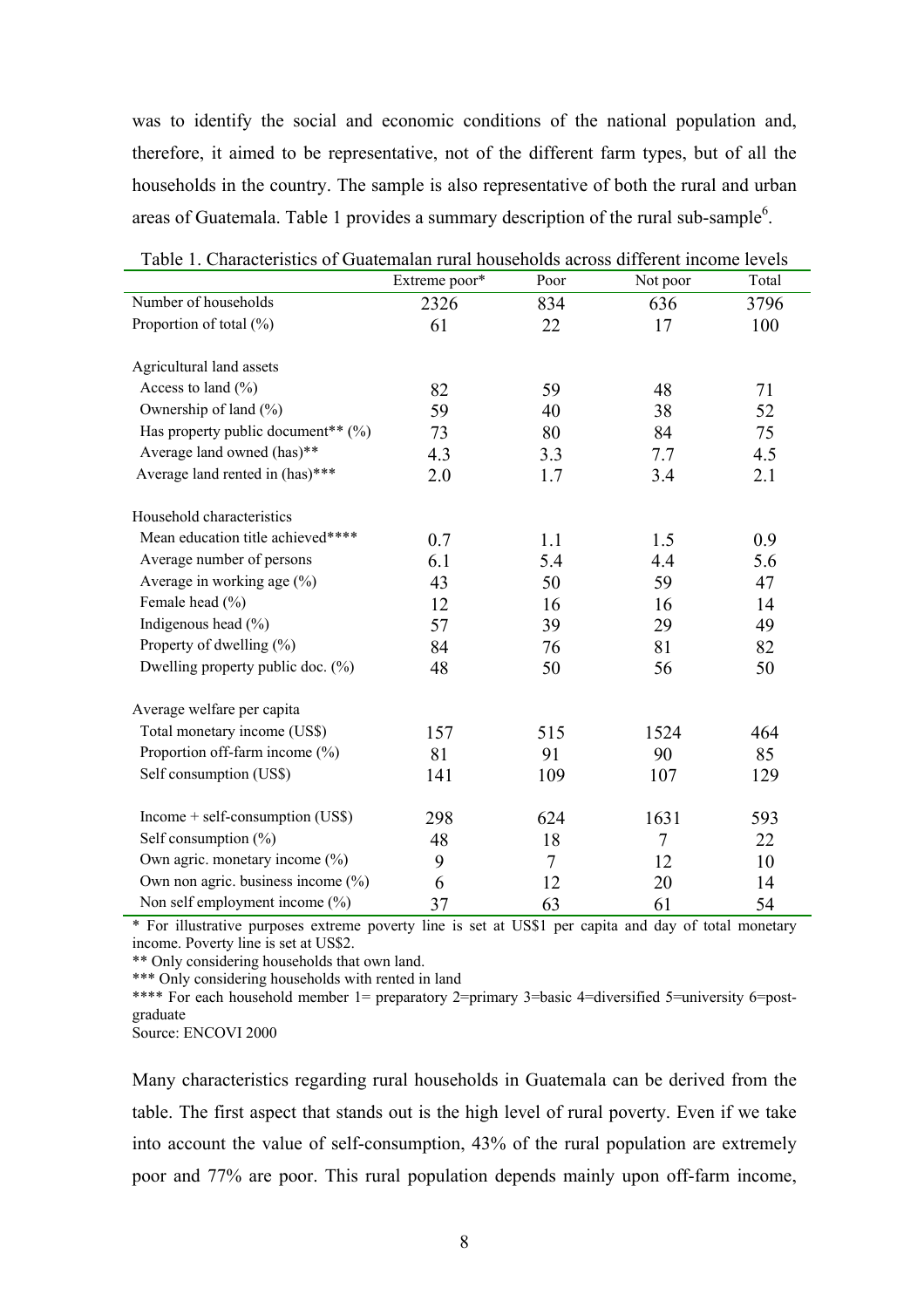which contributes 85% of total monetary income and 68% of total income (including self-consumption). However, it is, at the same time, highly involved in agricultural production activities, since 71% of rural households cultivate some land.

In comparison to other rural households, the poorer have less education, larger families, higher dependency (children and old members), and are more attached to agricultural land. However, their monetary income derived from agricultural production is quite small. Their livelihoods depend mainly upon self-consumption of their agricultural production and salaries<sup>7</sup>. As households get richer, livelihoods rely more on monetary income, derived from salaries and/or own (agricultural or other) businesses.

#### **5. ECONOMETRIC MODELS AND EQUATIONS**

## 5.1. The welfare impact model

The econometric literature on access to land and poverty reduction described in the introduction section has focused on the measurement of the marginal impact from having one more unit of agricultural land on some indicator of welfare. Without entering into the ongoing debate about which indicator - expenditure or income - is a better measure of welfare, both indicators are actually giving us a measure of monetary activity. Since access to agricultural land will also affect self-consumption, including a monetary value of this consumption into the total welfare index will give us a more complete assessment of its impact. The important point is that whatever indicator we use, we need to clearly make explicit how it is constructed and know the effects that this index can be capturing (see figure 1).

In order to obtain estimates on both benefits and opportunity costs from access to land we also include on-farm and off-farm per capita income, and the value of selfconsumption as dependent variables. The value of self-consumption is calculated using ENCOVI data, which specifies products and quantities consumed, and their local prices. The welfare indicator will then be the sum of all these welfare components.

Welfare  $=$  per capita on-farm benefits  $+$  per capita self-consumption value  $+$  per capita off-farm income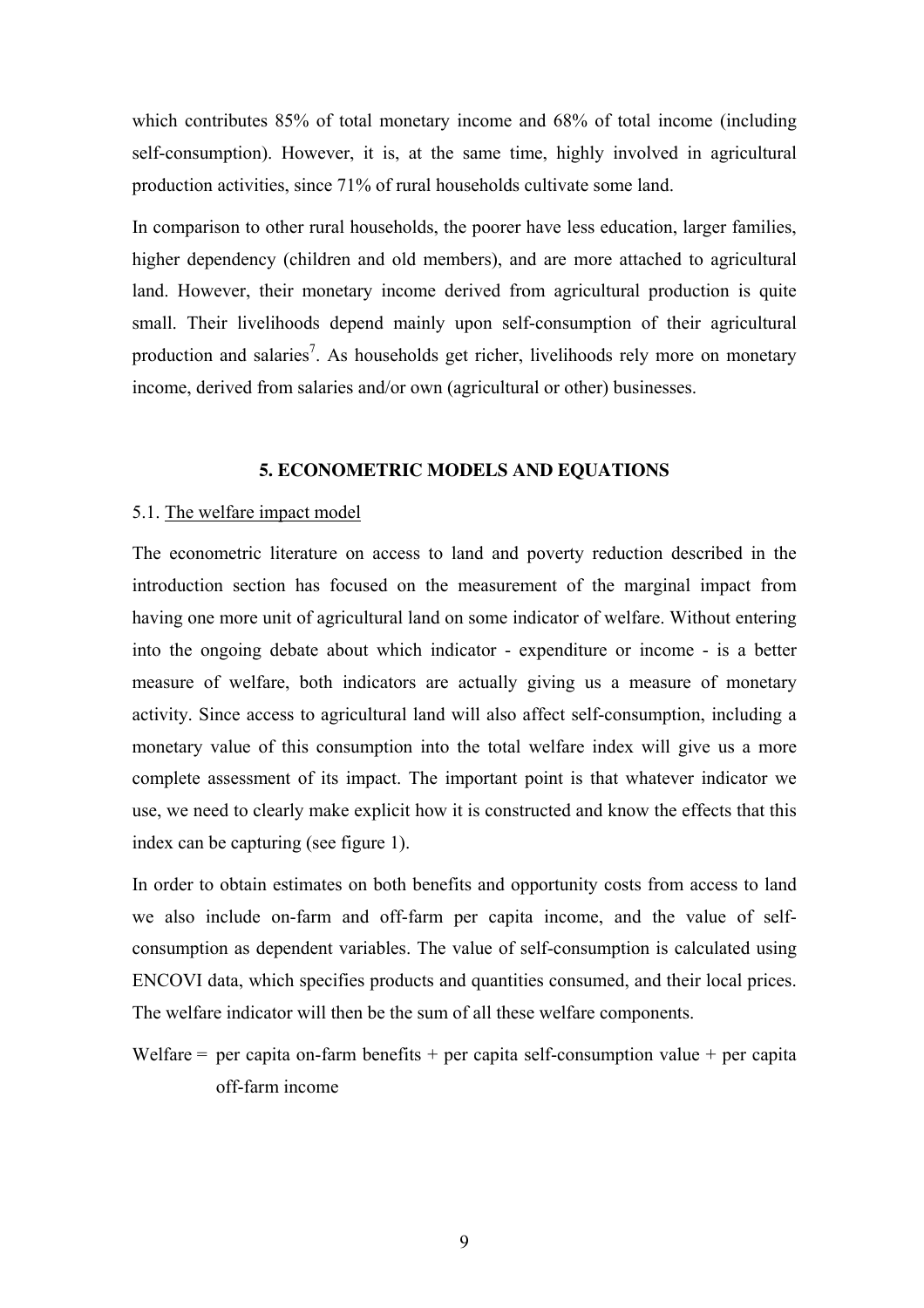



Multivariate models are specified following the "sustainable livelihoods" framework, which states that rural household welfare depends upon their level of cumulated assets, the type of activity in which they are involved and the context in which they develop their livelihood strategy (Carney, 1988; Ellis, 2000). We, therefore, follow the same econometric strategy used in the literature reviewed in the introductory section, but we decompose the welfare indicator, and add a dummy variable indicating whether or not the household is involved in on-farm activities. We also add the time since land was accessed, and compare the results deriving from descriptive and multivariate econometric approaches:

Each welfare component = 
$$
\alpha + \beta_1
$$
 farmer +  $\beta_2$  landown +  $\varepsilon$  (1)

Each welfare component =  $\alpha + \beta_1$  farmer +  $\beta_2$  landown +  $\gamma$  time +  $\delta$ H +  $\theta$ L +  $\epsilon$  (2)

 $β<sub>1</sub>$  and  $β<sub>2</sub>$  are the parameters of interest. "Farmer" is a dummy variable that equals one when the household owns or rents in any amount of agricultural land, and zero otherwise. "Landown" measures the hectares of agricultural owned land. Using these two variables we will be able to distinguish the effect of belonging to the farming sector from the effect of having more or less quantity of agricultural land. The estimated coefficient  $\beta_1$  in the equation where per capita off-farm income is the dependent variable will give us an estimate of the opportunity costs of accessing land.

The variable "time" measures the number of years since the household owns the land. We include this variable in order to estimate  $\beta_1$  and  $\beta_2$  more accurately, independently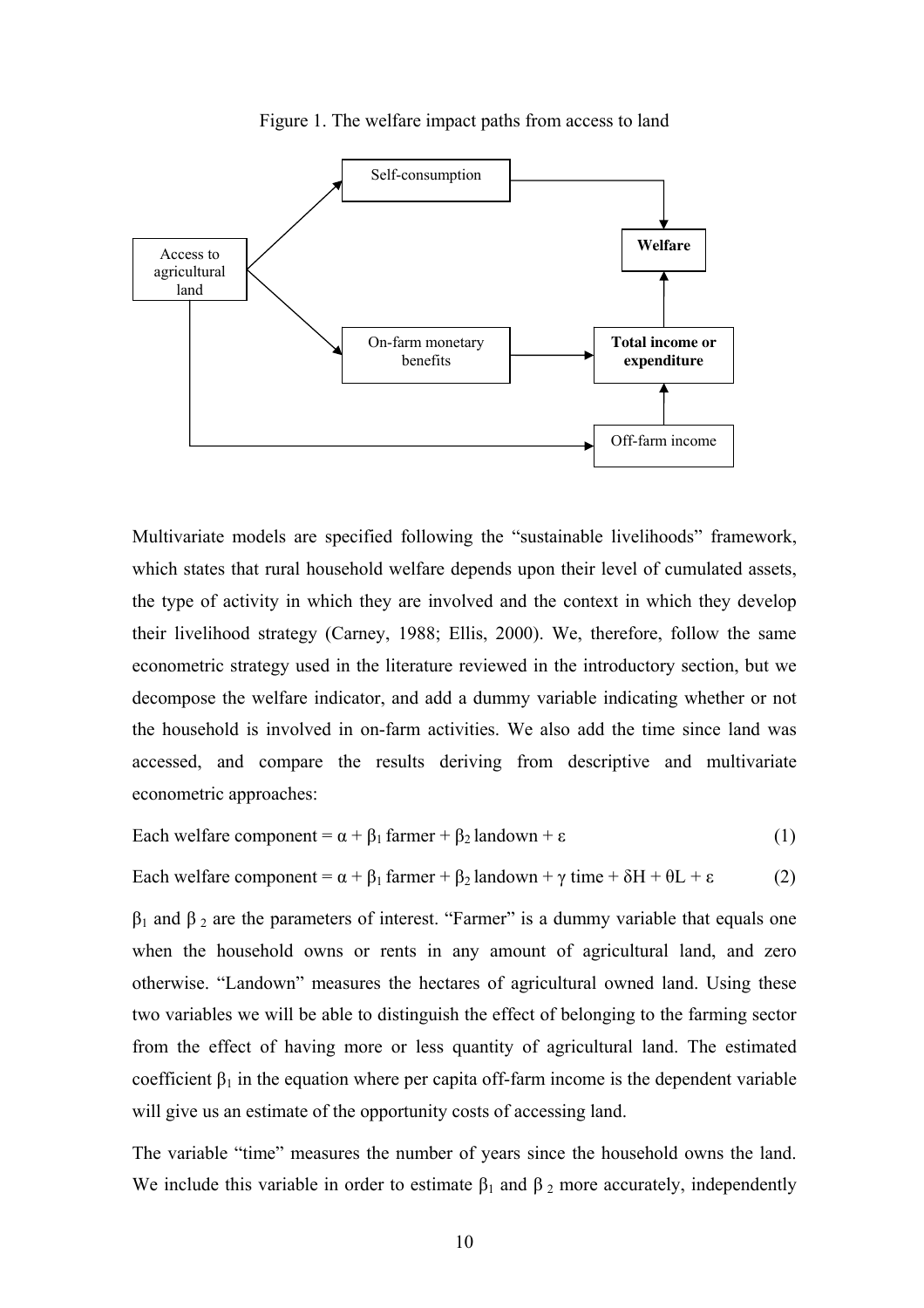of the time since land is owned. H represents a set of household controls, including classical variables that try to capture human, financial and social capital.

Since, following our theory, we expect that farmers will tend to live in more remote (and probably poorer) areas, we will use the most specific context controls available in the data. Matrix L then represents a set of dummies for each particular community where the household is located, as a control for context.

Finally, ε represents all those factors which are not included in the model but have some effect on the dependent variable. Based on the "sustainable livelihoods" framework, we make the assumption that controlling for household assets, context and type of activity (being a farmer or not), there are no omitted observable variables in the model.

We also have to make the assumption that there are no omitted unobserved variables, such as land quality and ability. For example, land quality might be negatively correlated with land size, in which case we would get a downward bias on the estimation of  $\beta_2$ . Ability is commonly argued to be positively associated to total years of education, but while this might happen on a personal basis, it does not make much sense on aggregated household variables.

Finally, we also face the ubiquous possibility of having simultaneous causation, whereby the initial level of welfare could also affect the quantity of land or the occupational choice. The problem is that there are no external agents affecting the variables in our model, so we cannot use any instrumental variable to deal with this issue. The only thing we can do is again to try to figure out the possible direction of the possible bias. In this sense, we start remembering that the welfare indicator is constructed as the sum of agricultural production self-consumption value and sales, and off-farm income. In the data, the agricultural components of welfare directly derive from producing the land that the household has, and not the other way around, so there cannot be simultaneity here. On the other hand, it is certainly difficult to theorize about the effect of total household off-farm income on occupational choice and land size. We can think that having more off-farm income might influence leaving the agricultural sector, or staying in it and buying more land. If this is true, we would have a downward bias in the "farmer" estimate ( $\beta_1$ ), and an upward bias in the estimation of  $\beta_2$  (which could offset the downward bias argued above).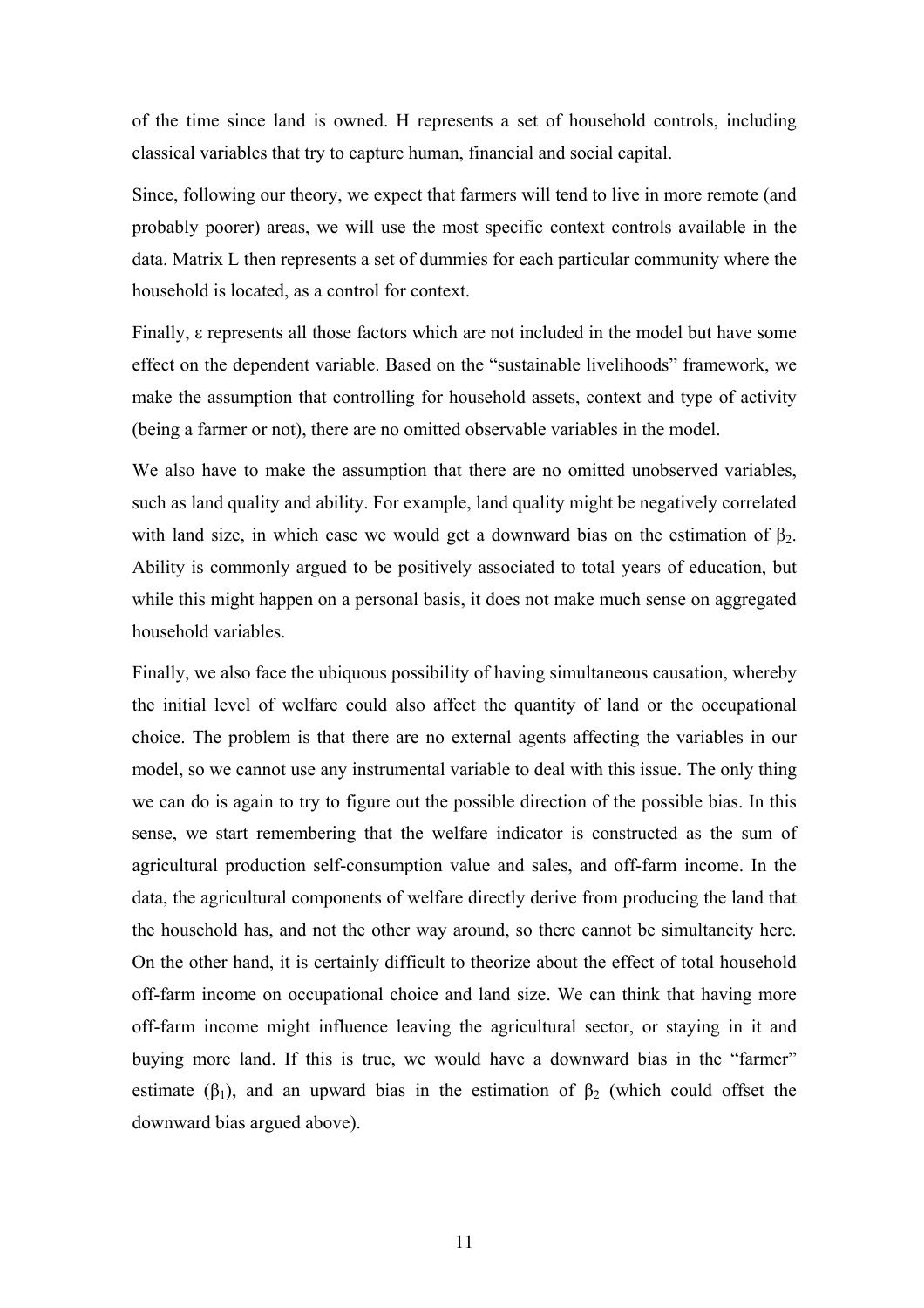In any case, as stated in the introduction, in this article we are more interested on improving our understanding about the factors that affect the poverty reduction impact of access to land, than on finding a proven unbiased estimate of the impact, something that many researchers argue could only be convincingly done using laboratory-like randomized evaluation methods. Therefore, we will just make the (possibly strong) assumption, as in all the articles that have been published on this issue, that equation 2 will give us the estimated direct impact from having access to land  $(\beta_1)$ , and the estimated direct marginal impact from having one more hectare of land  $(\beta_2)$ .

Equation 1 represents the descriptive approach followed by the studies on access to land impact in sub-Saharan Africa. In this case, coefficients  $\beta_1$  and  $\beta_2$  indicate correlations (not direct effects) which are present in the sample. Since in our theoretical argument we are expecting that access to land, location and the accumulation of other assets present causal bi-directional correlations between them, these coefficients serve as a proxy to the long term sum of direct and indirect effects of access to land and land size on welfare.

Simply putt, our theory argued that correlations between the independent variables in the sustainable livelihood framework (equation 2) are causal and bi-directional. Therefore,  $β_1$  and  $β_2$  in equation 1 will give us a proximate estimate of the historical, pathdependent, direct and indirect, welfare impact from access to land in Guatemala. On the other hand,  $\beta_1$  and  $\beta_2$  in equation 2 will give us a shorter term estimate of the direct welfare impact of having access to land in Guatemala.

# 5.2. The factors that affect the welfare impact form access to land

The theoretical hypothesis stated that formal education, number of household members and location (distance to a town) differently affect agricultural benefits and opportunity costs. In order to check if this is the case in Guatemala and assess the magnitude of these differences, we will estimate the following equation:

- $Y =$  off-farm income (opportunity costs) on-farm income (monetary benefits + selfconsumption value)
- Y =  $\alpha + \delta$  farmer +  $\theta$  landown +  $\beta_1$  time +  $\beta_2$  title +  $\beta_3$  headage +  $B_4$  femhead +  $\beta_5$ indighead +  $\beta_6$  education +  $\beta_7$  housesize + B<sub>8</sub> nodepend +  $\beta_9$  savings +  $\beta_{10}$  (3) organization +  $β_{11}$  distance + ε

In this case, the equation does not represent a choice model, since households don't try to maximize or minimize Y. It just serves to illuminate how the main factors of our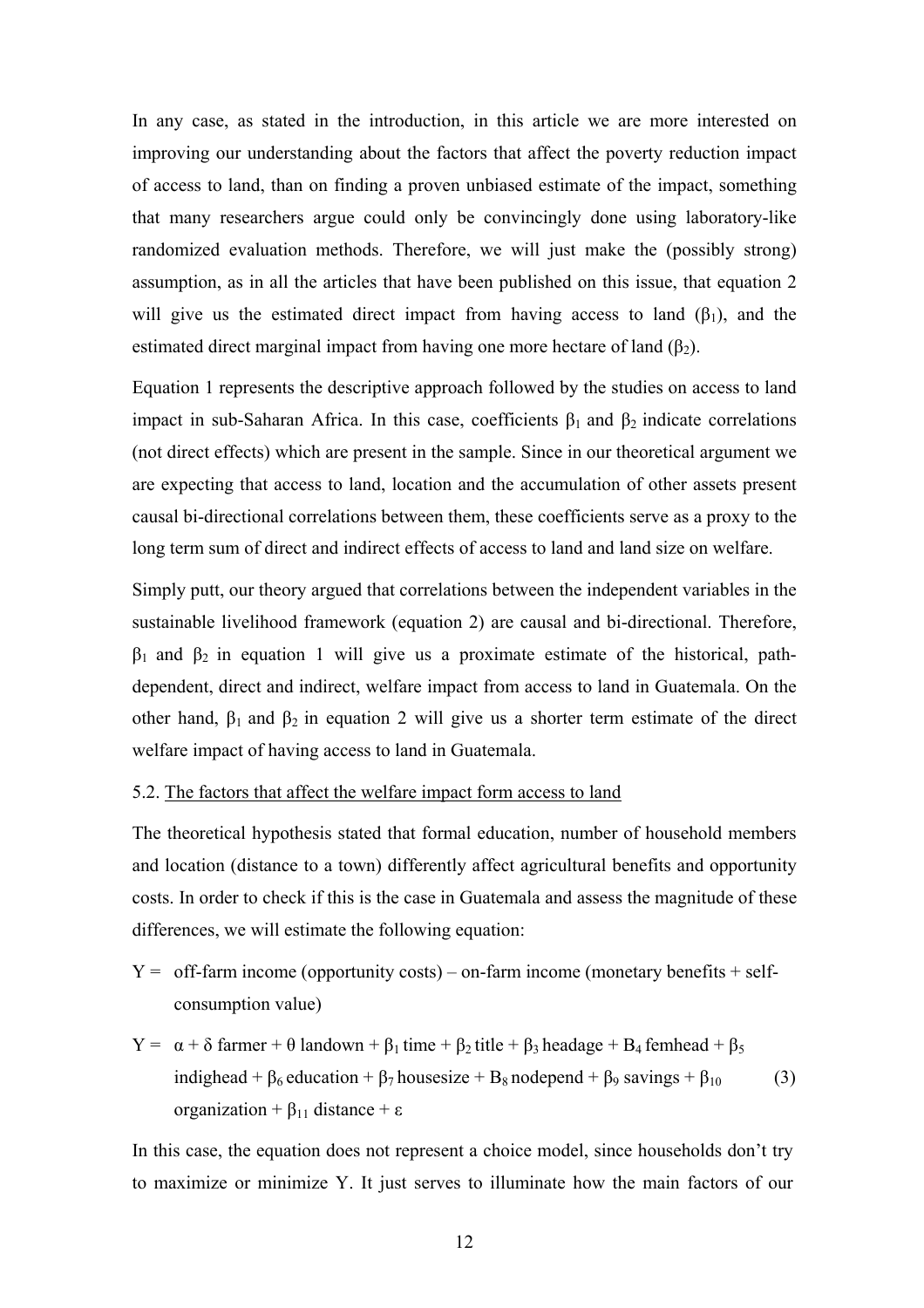argument can differently affect benefits and opportunity costs. The variables that served as controls in equation 2, now become the variables of interest and vice versa. "Title" indicates weather land has a property title or not; "headage" indicates the head of the household age; "femhead" is a dummy variable indicating weather the household is headed by a female; "indighead" is a dummy variable indicating weather the household is headed by an indigeous person; "education" represents the average title obtained by the household members; "housesize" indicates the number of household members; "nodepend" indicates the proportion of household members in working age (from 15 to 55 years old); "savings" is a dummy variable indicating weather the household has monetary savings or not; and "organization" indicates the proportion of household members which participate in typically poor organizations<sup>8</sup>. Finally, instead of using a matrix of location dummies, we now introduce the variable "distance", which measures the time that it takes to travel, with the most commonly used vehicle, from the community where the household is located to the closest town<sup>9</sup>.

According to this equation, those variables which have a positive and significant coefficient will represent factors whose marginal increase is related to a higher marginal increase in opportunity costs (off-farm income) than in agricultural income. And vice versa, those variables which have a negative and significant coefficient represent those factors that have a stronger association with on-farm income than with off-farm income.

## 5.3. Capturing the possible long term agricultural poverty trap

In order to explore the possible association between being a farmer and living in more remote areas or accumulating fewer economic assets we will estimate the following models:

$$
A \text{sset accumulation} = \alpha + \beta_1 \text{farmer} + \beta_2 \text{landown} + \varepsilon \tag{4}
$$

$$
\: \text{asset accumulation} = \alpha + \beta_1 \text{ farmer} + \beta_2 \text{ landown} + \pi \text{ income} + \delta H + \theta L + \epsilon \tag{5}
$$

Distance to closest town = 
$$
\alpha + \beta_1
$$
 farmer +  $\beta_2$ landown +  $\varepsilon$  (6)

Distance to closest town = 
$$
\alpha + \beta_1
$$
 farmer +  $\beta_2$ landown +  $\pi$  income +  $\delta H$  +  $\epsilon$  (7)

The number of household members, the mean education title achieved and a dummy variable indicating whether the household has financial savings or not, will form the set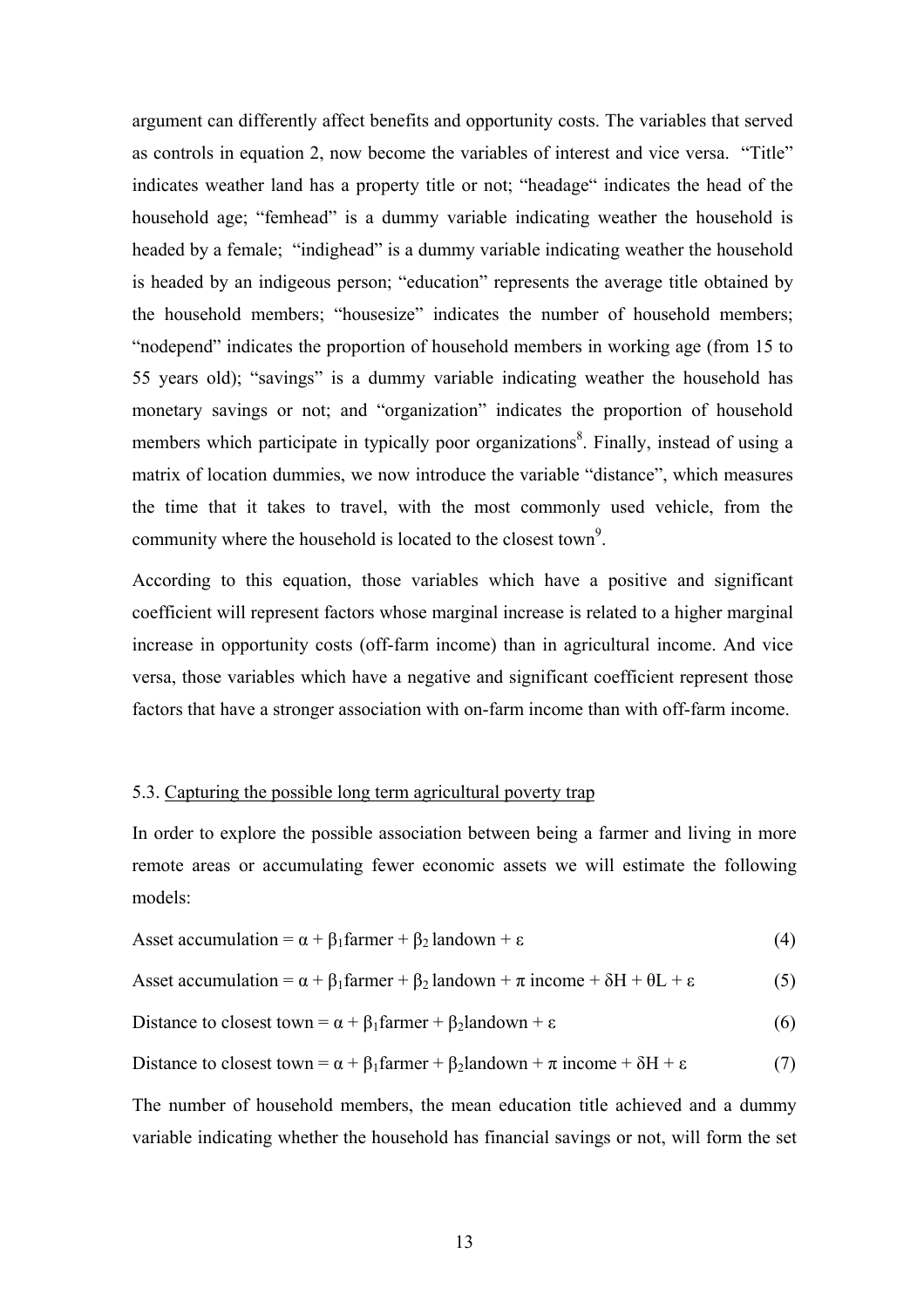of dependent variables used to measure asset accumulation. In this case we also introduce per capita income as a control.

Similar to the above models on welfare impact, equations without controls (4 and 6) represent the descriptive approach, with coefficients of interest (β<sub>1</sub> and β<sub>2</sub>) showing the sum of direct and indirect relations, while equations with controls (5 and 7) showing direct causality. However, it must be noted that in this case we are expecting the direction of causality to run in both directions between dependent and independent variables. We cannot therefore interpret coefficients as impacts, but as reinforcing, two way causalities which produce path dependency.

# **6. ESTIMATION METHODS**

With the exception of Finan et al. (2005) and Carter and May (1999), a linear relationship between land quantity and welfare is used to estimate the models in the econometric empirical literature. That is, one more hectare of owned land is expected to have the same impact on welfare independent of the amount of land that a household already owns. However, as Finan et al. (2005) argue, credit and labor market imperfections cause that many households will not be able to maintain production intensity as land area increases. Therefore, it is very likely that the relationship between land area and welfare has a more complex form, probably with decreasing slopes.

The easiest device in econometric modeling for allowing nonlinear correlations is to either use logarithms for the dependent or independent variables or to add quadratic or even cubed independent terms. However, non-parametric regression estimation methods have the advantage that they don't impose any particular functional form to the correlation between the explained and the explanatory variables, which allows us to have a better understanding on the actual shape of the correlations present in the sample.

For our empirical analysis we will combine the use of Ordinary Least Square (OLS) multivariate regressions<sup>10</sup> with the use of a multivariate scatterplot smoother developed by Royston and Cox (2005). This non-parametric multivariate scatterplot will help us understand the shape of the relationship between land quantity and the different welfare components analyzed. We will afterwards use this information to stratify the sample and compute again regular OLS regressions for each stratum. Robust t statistics are used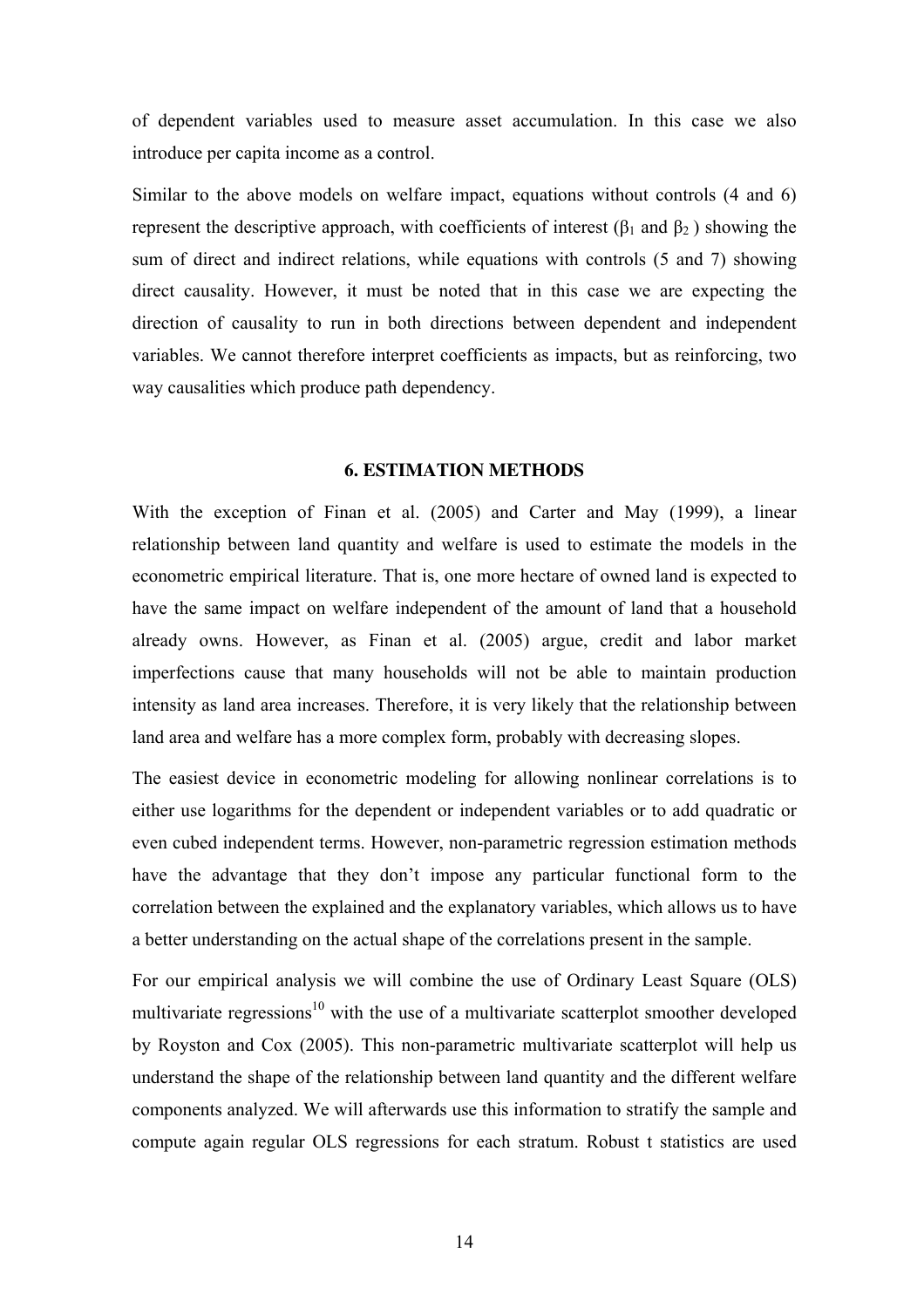after OLS because both Breuch and Pagan's (1979) and White's (1980) tests suggest the presence of heteroskedasticity in the sample.

# **7. EMPIRICAL ANALYSIS**

## 7.1. Results from the welfare impact model

We start the welfare impact analysis by showing the results from a classical OLS regression using both monetary and total income (monetary income plus self consumption value) as indicators of welfare (table 2).

|                                    |               | $Y_1$ = annual monetary per capita | $Y_2$ = annual total per capita |               |  |
|------------------------------------|---------------|------------------------------------|---------------------------------|---------------|--|
|                                    |               | income (US\$)                      | income (US\$)                   |               |  |
| Being a farmer (dummy)             | $-401.195***$ | $-208.202***$                      | $-295.842***$                   | $-101.638***$ |  |
|                                    | (12.20)       | (7.97)                             | (8.89)                          | (3.79)        |  |
| Agricultural land owned (ha)       | $5.635*$      | 3.900                              | $6.952**$                       | 5.407*        |  |
|                                    | (1.80)        | (1.33)                             | (2.19)                          | (1.82)        |  |
| Time since land is owned (years)   | 1.460         | $1.705*$                           | $2.171**$                       | 1.998**       |  |
|                                    | (1.49)        | (1.78)                             | (2.13)                          | (2.02)        |  |
| Head's age (years)                 |               | $2.216***$                         |                                 | 2.899***      |  |
|                                    |               | (2.64)                             |                                 | (3.38)        |  |
| Female head (dummy)                |               | $-68.777**$                        |                                 | $-78.346**$   |  |
|                                    |               | (2.30)                             |                                 | (2.58)        |  |
| Indigenous head (dummy)            |               | $-55.905***$                       |                                 | $-68.836***$  |  |
|                                    |               | (2.81)                             |                                 | (3.34)        |  |
| Mean education (title obtained)    |               | 298.367***                         |                                 | 286.953***    |  |
|                                    |               | (10.99)                            |                                 | (10.49)       |  |
| Number of members                  |               | $-39.576***$                       |                                 | $-46.503***$  |  |
|                                    |               | (8.94)                             |                                 | (10.27)       |  |
| Proportion in working age          |               | 133.849**                          |                                 | 157.239**     |  |
|                                    |               | (2.15)                             |                                 | (2.48)        |  |
| Financial savings (dummy)          |               | 633.181***                         |                                 | 632.871***    |  |
|                                    |               | (7.47)                             |                                 | (7.46)        |  |
| # of members in poor organizations |               | $-66.138*$                         |                                 | $-22.775$     |  |
|                                    |               | (1.72)                             |                                 | (0.58)        |  |
| Observations $11$                  | 3790          | 3790                               | 3790                            | 3790          |  |
| Adjusted R-squared                 | 0.05          | 0.26                               | 0.03                            | 0.24          |  |

Table 2. The influence of using different welfare indicators and including controls

Robust t statistics in parentheses. Community dummies included in columns 2 and 4 but not reported. \* significant at 10%; \*\* significant at 5%; \*\*\* significant at 1%

Just using monetary income and not adding control variables, farming households with less than 69 ha of agricultural land are poorer than the rural landless households<sup>12</sup>. Now, if we take into account the value of self consumption, farmers with more than 40 ha have more welfare than landless non farmers. As stated above, this result shows the direct and indirect effects of access to land on welfare, and can be a measure of the low long term effect that having access to land has produced in Guatemala. If we now control for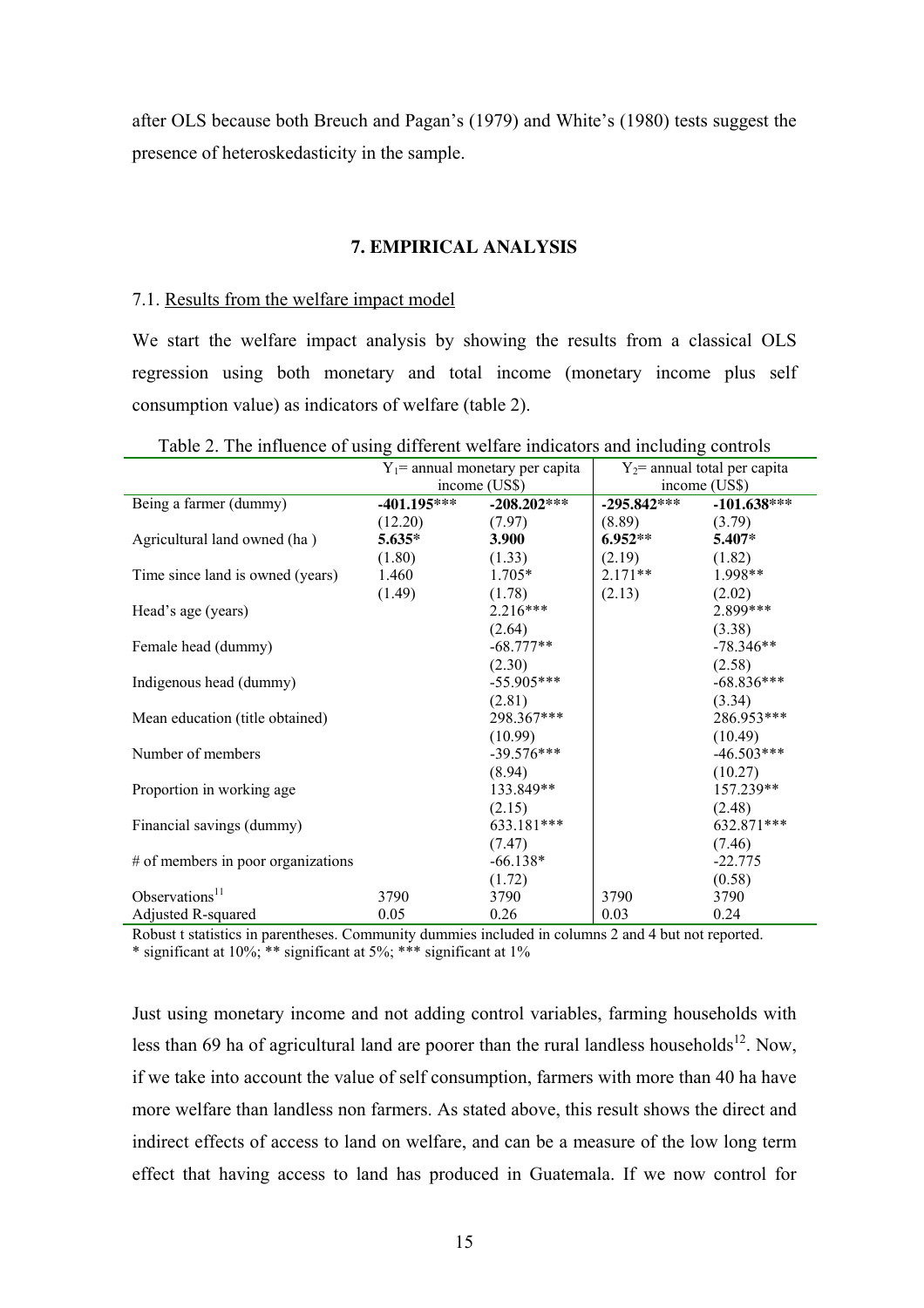location and other assets, we get that those households with more than 9.1 ha have more welfare than landless non farmers, which would be an estimation of the short run impact from having access to land.

In any case, implementing an extensive access to land program in Guatemala would not seem to be advisable. Even in the case that the program would be implemented good enough as to select only those households which do not have any other potential income source except for farming<sup>13</sup>, it would have to assure that each one of them reaches  $67.5$ ha of land in order to obtain an increase of one daily US\$ per capita<sup>14</sup>. We try next to find what might be behind these poor first-sight results. Note that here is where most of the literature on access to land and rural poverty ends.

#### 7.2. Decomposing the welfare indicator

In the next table we divide the welfare indicator into its different components. It can be seen why the aggregate effect from being a farmer on total income is negative: being a farmer has a strong negative effect on off-farm income, which more than offsets its positive effect on on-farm monetary benefits and self consumption.

|                              | $Y1 =$      | $Y2 =$      | $Y3^1 =$    | $Y4 =$      | $Y5^1 =$   | $Y6^1 =$    |
|------------------------------|-------------|-------------|-------------|-------------|------------|-------------|
|                              | Pc on-farm  | Pc self-    | On-farm pc  | Off-farm    | Monetary   | Total pc    |
|                              | monetary    | consump-    | total       | pc income   | pc income  | income      |
|                              | benefits    | tion        | benefits    |             |            |             |
| Being a farmer (dummy)       | 77.326***   | 106.56***   | 183.89***   | $-285.5***$ | $-208***$  | $-101.6***$ |
|                              | (5.92)      | (18.42)     | (12.59)     | (12.25)     | (7.97)     | (3.79)      |
| Agricultural land own (ha)   | $6.195***$  | $1.507***$  | $7.702***$  | $-2.295*$   | 3.900      | 5.407*      |
|                              | (2.98)      | (4.86)      | (3.60)      | (1.82)      | (1.33)     | (1.82)      |
| Time land owned (years)      | $1.005*$    | 0.293       | $1.298**$   | 0.701       | $1.705*$   | 1.998**     |
|                              | (1.90)      | (1.20)      | (2.17)      | (0.95)      | (1.78)     | (2.02)      |
| Head's age (years)           | 0.724       | $0.683***$  | $1.407**$   | $1.492**$   | $2.216***$ | 2.899***    |
|                              | (1.38)      | (4.28)      | (2.50)      | (2.33)      | (2.64)     | (3.38)      |
| Female head (dummy)          | $-35.32***$ | $-9.569$    | $-44.89***$ | $-33.452$   | $-68.78**$ | $-78.346**$ |
|                              | (4.34)      | (1.42)      | (4.17)      | (1.15)      | (2.30)     | (2.58)      |
| Indigenous head (dummy)      | $-40.69***$ | $-12.931**$ | $-53.62***$ | $-15.211$   | $-55.9***$ | $-68.83***$ |
|                              | (3.62)      | (2.37)      | (4.20)      | (0.95)      | (2.81)     | (3.34)      |
| Mean education (years)       | 21.867**    | $-11.41***$ | 10.453      | 276.50***   | 298.4***   | 286.9***    |
|                              | (2.13)      | (3.01)      | (0.93)      | (10.97)     | (10.99)    | (10.49)     |
| Number of people             | $-11.46***$ | $-6.927***$ | $-18.39***$ | $-28.11***$ | $-39.6***$ | $-46.50***$ |
|                              | (4.73)      | (7.38)      | (6.91)      | (7.88)      | (8.94)     | (10.27)     |
| Proportion in working age    | 17.903      | 23.390*     | 41.293      | 115.945**   | 133.85**   | 157.24**    |
|                              | (0.77)      | (1.85)      | (1.53)      | (1.99)      | (2.15)     | (2.48)      |
| Financial savings (dummy)    | 87.859**    | $-0.309$    | 87.550*     | 545.32***   | $633.2***$ | 632.9***    |
|                              | (2.02)      | (0.03)      | (1.93)      | (7.59)      | (7.47)     | (7.46)      |
| Members in poor orgs. $(\#)$ | $-41.112**$ | 43.363***   | 2.252       | $-25.026$   | $-66.138*$ | $-22.775$   |
|                              | (2.16)      | (4.94)      | (0.11)      | (0.74)      | (1.72)     | (0.58)      |
| <b>Observations</b>          | 3790        | 3790        | 3790        | 3790        | 3790       | 3790        |
| Adjusted R-squared           | 0.06        | 0.26        | 0.13        | 0.30        | 0.26       | 0.24        |

Table 3. The relationship between land and different types of benefits (in US\$)

Robust t statistics in parentheses. Community dummies and constant term included but not reported.  $1 Y3 = Y1+Y2$ ;  $Y5 = Y1+Y4$ ;  $Y6 = Y1+Y2+Y4$  \* significant 10%; \*\* significant 5%; \*\*\* significant 1%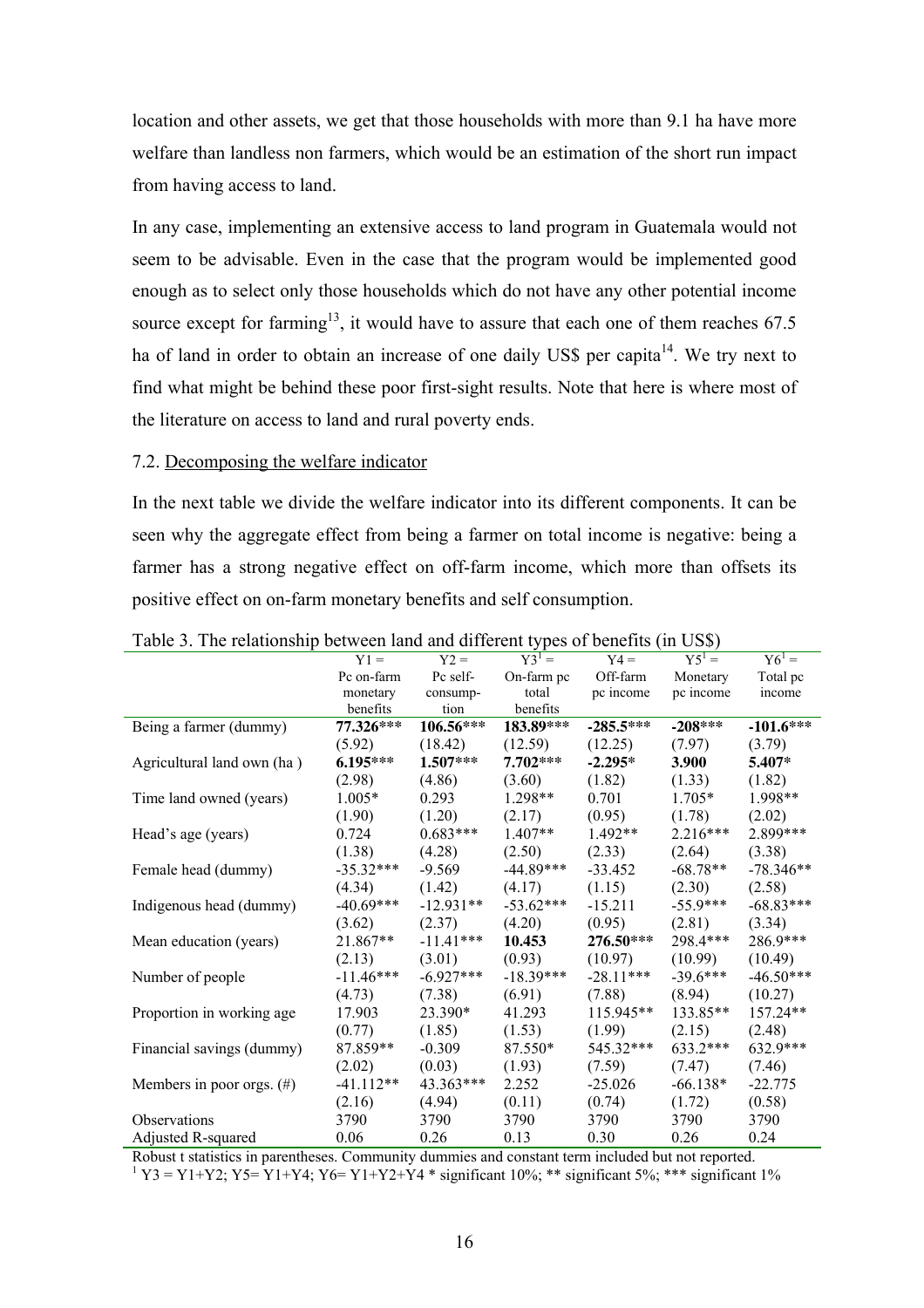However, the data from table 3 leads to better expectations from possible access to land programs. If we again assume that a program would be able to select only those households with practically zero opportunity costs, which can now be done by ignoring the off-farm negative coefficient of being a farmer, we can argue that an average benefit of one daily US\$ per capita would be reached by assuring an average of 22 ha of agricultural land to farmers<sup>15</sup>. Nonetheless, we would still be far from being able to recommend an access to land program in Guatemala based on these results.

# 7.3. Relaxing the functional form and stratifying the sample

We go now a step further and analyze if different quantities of land owned differently affects each of the different indicators. In other words, instead of imposing a linear relationship we now relax the functional form between land quantity and each income indicator with the help of multivariate non-parametric regression scatterplots.





Graph 2.Per capita monetary farm benefits and farm size

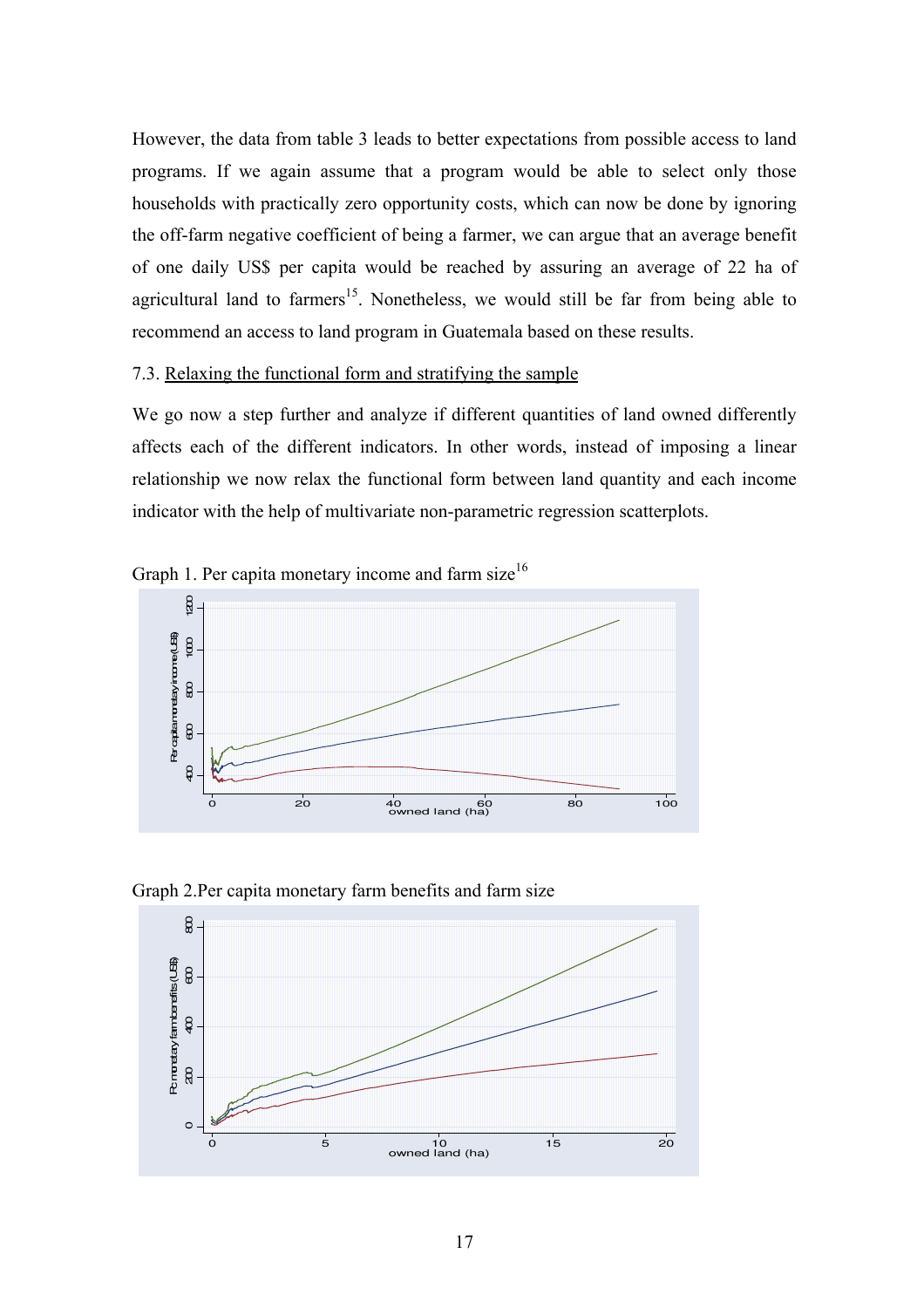

Graph 3. Per capita self consumption value and farm size

Graph 4. Per capita off-farm income and farm size



From the graphs one can see that it is right in the small quantity levels of land owned where major changes take place: farm monetary and self consumption benefits greatly increase while off-farm income greatly decreases. Based on the graphs we now run OLS regressions splitting the sample into two groups to see how coefficients are affected (table 4).

The extraordinary differences in productivity between small and medium to large farms observed in table 6 must be due to either differing incentives or to the lack of capital. Large owners produce less intensively than small owners either because they rely more on off-farm benefits or because they do not have enough capital to proportionally increase investments and inputs (see graph 5).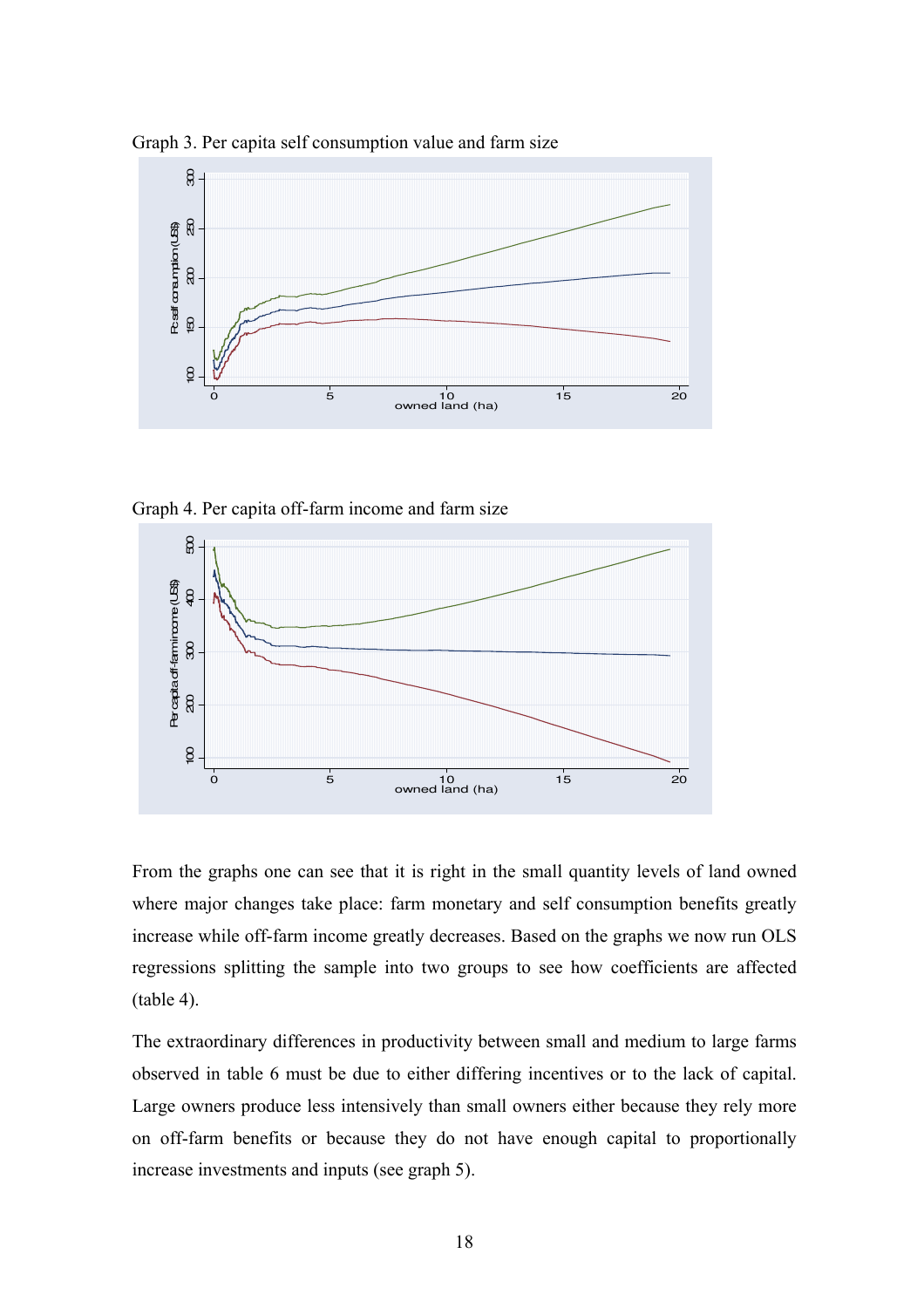| moomo, suannou oy<br>alia sizu |                        |            |             |            |             |            |      |
|--------------------------------|------------------------|------------|-------------|------------|-------------|------------|------|
|                                |                        | On-farm    | Self-       | Total farm | Off-farm    | Total      |      |
| Farm                           |                        | monetary   | consumpt.   | benefits   | income      | income     | Obs. |
| size                           |                        | benefits   | (USS)       | (USS)      | (US\$)      | (US\$)     |      |
| strata                         |                        | (US\$)     |             |            |             |            |      |
|                                | Being a farmer         | 55.81***   | $112.09***$ | 167.90***  | $-251.6***$ | $-83.7***$ |      |
|                                |                        | (4.95)     | (18.58)     | (13.05)    | (11.49)     | (3.37)     |      |
|                                | Agric. owned land (ha) | $61.84***$ | 37.787***   | $99.62***$ | $-56.94***$ | 42.67      |      |
| $0 - 2$ ha                     |                        | (2.70)     | (5.34)      | (4.04)     | (3.54)      | (1.52)     | 3347 |
|                                | Ownership time (years) | $-0.65$    | $-0.675**$  | $-1.32**$  | 1.378*      | 0.055      |      |
|                                |                        | (1.26)     | (2.49)      | (2.22)     | (1.67)      | (0.05)     |      |
|                                | Agric. owned land (ha) | $5.40**$   | 0.662       | $6.06**$   | $-0.379$    | 5.684      |      |
| $2-90$ ha                      |                        | (2.04)     | (1.50)      | (2.27)     | (0.21)      | (1.39)     | 442  |
|                                | Ownership time (years) | 3.35       | $1.534*$    | 4.888      | 1.482       | 6.370      |      |
|                                |                        | (0.84)     | (1.89)      | (1.20)     | (0.58)      | (1.16)     |      |

Table 4. The relationship between agricultural land, on-farm benefits and off-farm income, stratified by land size

Robust t statistics in parentheses. Local dummies, household controls and constant term included but not reported.

 $*$  significant at 10%;  $**$  significant at 5%;  $***$  significant at 1%

Graph 5. The relationship between productive intensity and farm size<sup>17</sup>



However, the most important fact is that if we now ignores off-farm opportunity costs, a farming household would only need 2 ha of agricultural land to get an average benefit of one daily US\$ per capita. But, if we take opportunity costs into account this average household would be just even: it would earn the same from on-farm activities that it would fail to gain from off-farm activities.

# 7.4. The factors that affect the poverty reduction impact of access to land

In order to test the main hypothesis of the theoretical framework – that household assets and location differently affect access to land benefits and opportunity costs – we start showing the results from the OLS estimation of equation 3 (table 5). We can see that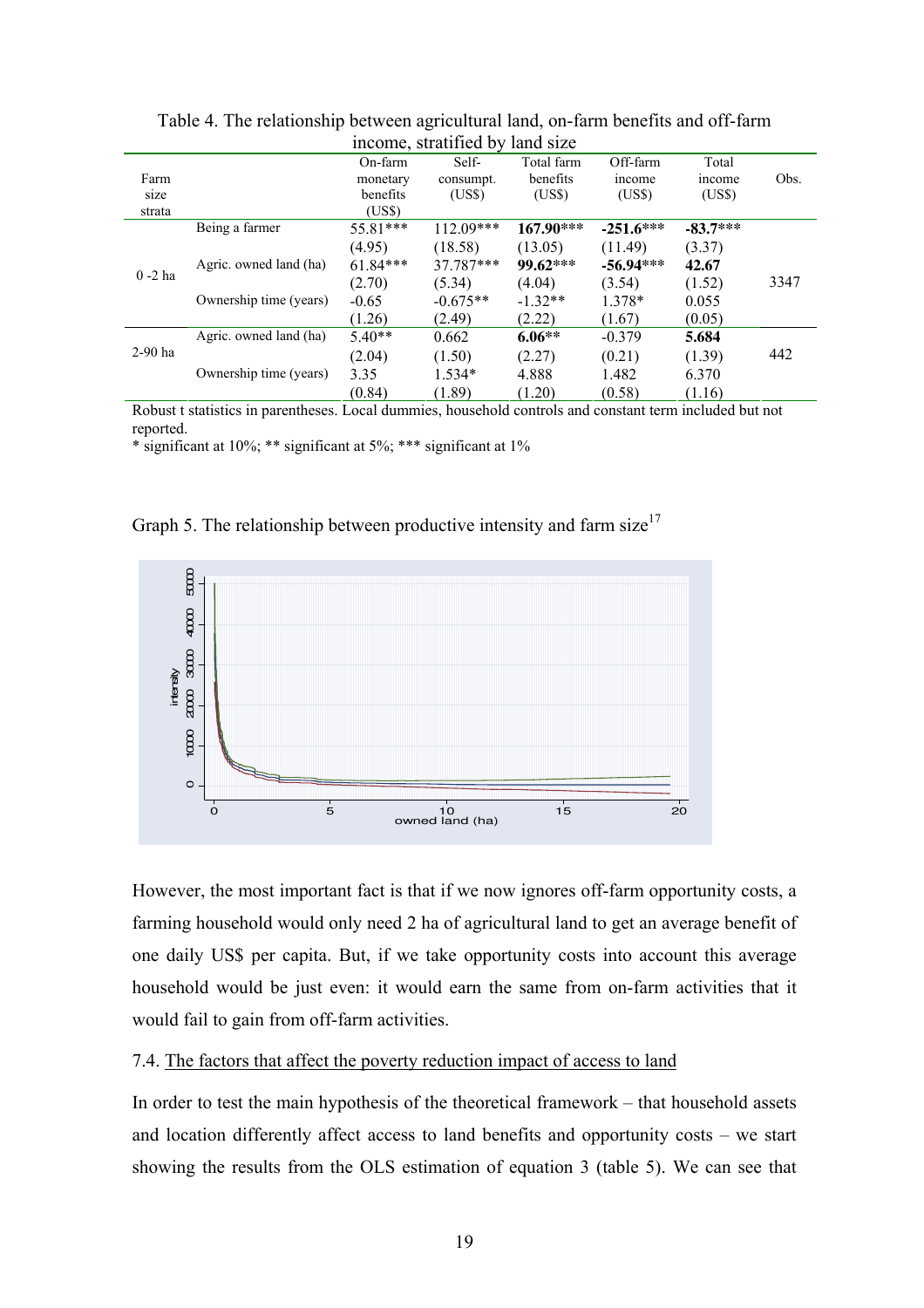non-indigenous households, with less formal education, fewer members, no savings and living further away from urban areas are the ones who gain more benefits from on-farm than from off-farm activities. We could think of these types of households as the ones who would probably benefit more from getting access to land or increasing the size of their farm. On the contrary, those household that have the opposite characteristics have more off-farm opportunities, which means that getting access to land or increasing their farm size would probably make them poorer, if they had to pay for it.

|                                             | <b>Off-farm income</b>       |
|---------------------------------------------|------------------------------|
|                                             | - on-farm income (monetary   |
|                                             | benefits + self-consumption) |
| Being a farmer (dummy)                      | $-454.477***$                |
|                                             | (16.66)                      |
| Agricultural land owned (ha)                | $-10.027***$                 |
|                                             | (5.40)                       |
| Time since land is owned (years)            | $-1.734*$                    |
|                                             | (1.70)                       |
| Titled agricultural land (dummy)            | 34.699                       |
|                                             | (1.48)                       |
| Head's age (years)                          | 0.298                        |
|                                             | (0.41)                       |
| Female head (dummy)                         | $-7.201$                     |
|                                             | (0.27)                       |
| Indigenous head (dummy)                     | 36.092*                      |
|                                             | (1.94)                       |
| Education (average title obtained)          | 226.336***                   |
|                                             | (10.47)                      |
| Number of members                           | $-8.897**$                   |
|                                             | (2.25)                       |
| Has savings (dummy)                         | 288.820***                   |
|                                             | (3.44)                       |
| Proportion of members in poor organizations | $-14.916$                    |
|                                             | (0.40)                       |
| Distance from community to town (hours)     | $-23.965***$                 |
|                                             | (3.34)                       |
| Observations <sup>18</sup>                  | 3091                         |
| Adjusted $R^2$<br>$\sim$                    | 0.25                         |

Table 5. Differential relationship between assets, on-farm income and off-farm income

Robust t statistics in parentheses. Constant term included but not reported.

\* significant at  $10\%$ ; \*\* significant at 5%; \*\*\* significant at  $1\%$ 

Therefore, we see that evidence in rural Guatemala supports our main theoretical hypothesis: education, distance to urban areas and number of household members, all have a differently associated with on-farm and off-farm incomes. In this case, ethnicity and savings also have different relationships. Indigenous households probably get higher earnings from off-farm income due to their involvement in the important handicraft and textile industry of rural Guatemala. The higher association of savings with off-farm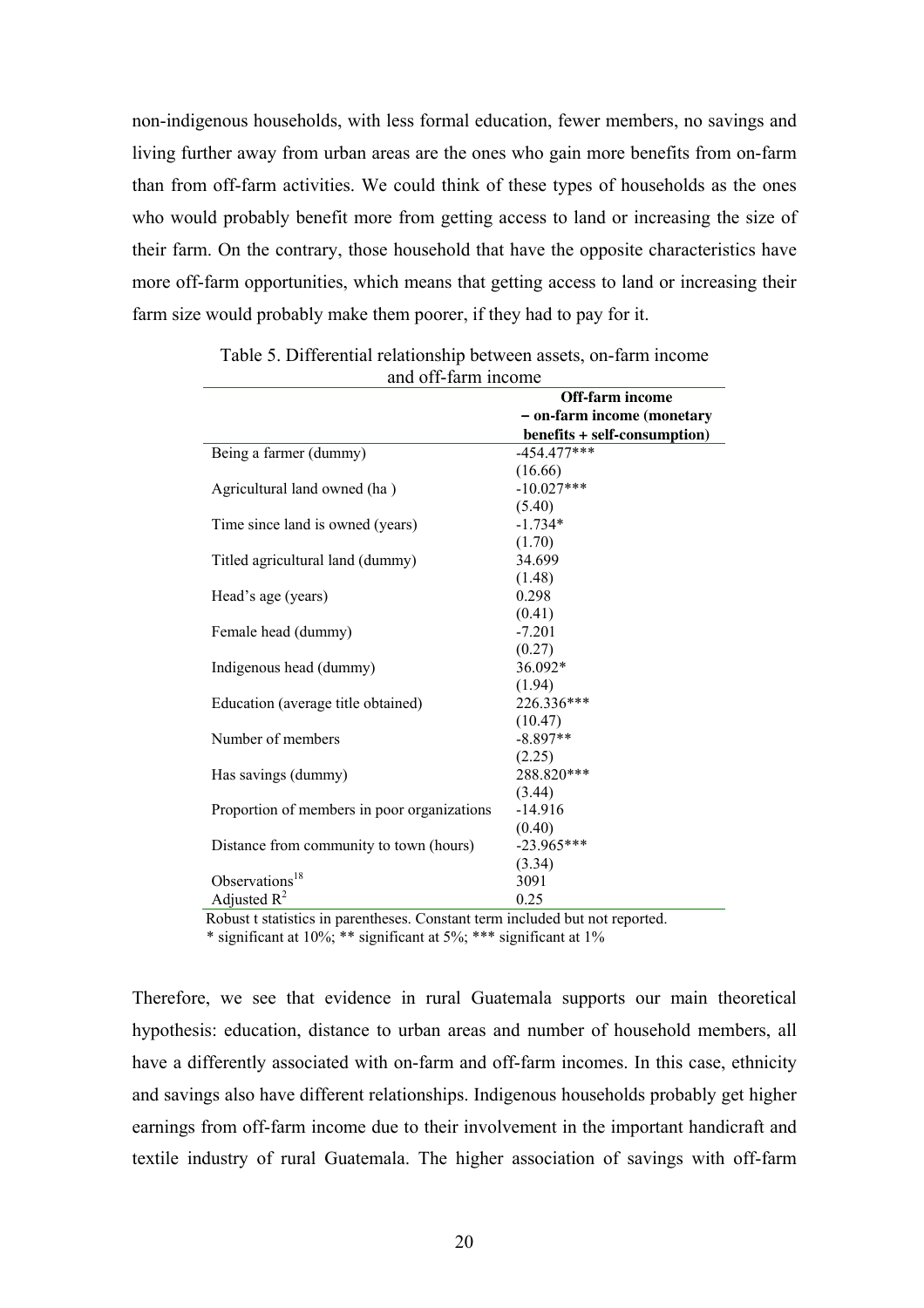income can also be interpreted as a different accumulation dynamic of this asset between sectors.

7.5. The causal association between access to land, location and other assets: evidence on the existence of an "agricultural poverty trap"

We continue the empirical analysis estimating equation four to seven in order to see if we can find any evidence on that being a farmer may lead to live in poorer areas and to have fewer economic assets (table 6). As it can be seen in columns two, four, and six, being a farmer is directly and causally associated to having more household members, less education and living further away from urban areas. Columns one, three, and five show the sum of direct and indirect associations between the same variables, which end up strengthening the links in the longer term, providing more evidence on the existence of path-dependency<sup>19</sup>. On the other hand, once being a farmer or not is controlled, quantity of agricultural land is causally associated with household size and distance to a main urban area, but not with education.

| size, culcational level and distance to town. |                   |            |                        |             |                    |            |  |  |
|-----------------------------------------------|-------------------|------------|------------------------|-------------|--------------------|------------|--|--|
|                                               | Number of members |            | Mean education (title) |             | Distance from the  |            |  |  |
|                                               |                   |            | obtained)              |             | community to an    |            |  |  |
|                                               |                   |            |                        |             | urban area (hours) |            |  |  |
| Being a farmer (dummy)                        | $1.061***$        | $0.706***$ | $-0.321***$            | $-0.127***$ | $0.256***$         | $0.163***$ |  |  |
|                                               | (11.81)           | (6.78)     | (11.50)                | (4.87)      | (5.00)             | (2.75)     |  |  |
| Agricultural land owned (ha)                  | $0.023***$        | $0.023***$ | $0.004***$             | 0.001       | $0.012***$         | $0.012***$ |  |  |
|                                               | (3.63)            | (3.58)     | (3.70)                 | (0.39)      | (4.09)             | (4.01)     |  |  |
| Time land is owned (years)                    |                   | 0.004      |                        | $-0.001$    |                    | 0.002      |  |  |
|                                               |                   | (0.80)     |                        | (1.16)      |                    | (1.40)     |  |  |
| Per capita income (US\$)                      |                   | $-0.00***$ |                        | $0.000***$  |                    | $-0.000$   |  |  |
|                                               |                   | (6.73)     |                        | (8.88)      |                    | (0.46)     |  |  |
| Head's age (years)                            |                   | $-0.004$   |                        | 0.001       |                    | $-0.000$   |  |  |
|                                               |                   | (1.49)     |                        | (1.16)      |                    | (0.28)     |  |  |
| Female head (dummy)                           |                   | $-1.16***$ |                        | 0.038       |                    | $-0.033$   |  |  |
|                                               |                   | (9.56)     |                        | (1.25)      |                    | (0.55)     |  |  |
| Indigenous head (dummy)                       |                   | $0.291***$ |                        | $-0.197***$ |                    | $-0.065$   |  |  |
|                                               |                   | (3.09)     |                        | (9.17)      |                    | (1.61)     |  |  |
| Education (title obtained)                    |                   | $0.599***$ |                        |             |                    | $-0.21***$ |  |  |
|                                               |                   | (8.93)     |                        |             |                    | (6.38)     |  |  |
| Number of members                             |                   |            |                        | $0.032***$  |                    | $0.018**$  |  |  |
|                                               |                   |            |                        | (8.90)      |                    | (2.23)     |  |  |
| Proportion in working age                     |                   | $-2.32***$ |                        | $0.993***$  |                    | 0.042      |  |  |
|                                               |                   | (11.51)    |                        | (18.36)     |                    | (0.47)     |  |  |
| Financial savings (dummy)                     |                   | 0.042      |                        | $0.357***$  |                    | $-0.083$   |  |  |
|                                               |                   | (0.26)     |                        | (7.87)      |                    | (0.88)     |  |  |
| Proportion members in orgs.                   |                   | $-0.71***$ |                        | $0.267***$  |                    | $-0.064$   |  |  |
|                                               |                   | (4.93)     |                        | (7.90)      |                    | (0.96)     |  |  |
| Observations                                  | 3790              | 3790       | 3790                   | 3790        | 3091               | 3091       |  |  |
| Adjusted R-squared                            | 0.04              | 0.13       | 0.04                   | 0.33        | 0.02               | 0.03       |  |  |

Table 6. Evidence on the causal association between agricultural land and household size, educational level and distance to town.

Robust t statistics in parentheses. Constant term included but not reported.

\* Significant at 10%; \*\* significant at 5%; \*\*\* significant at 1%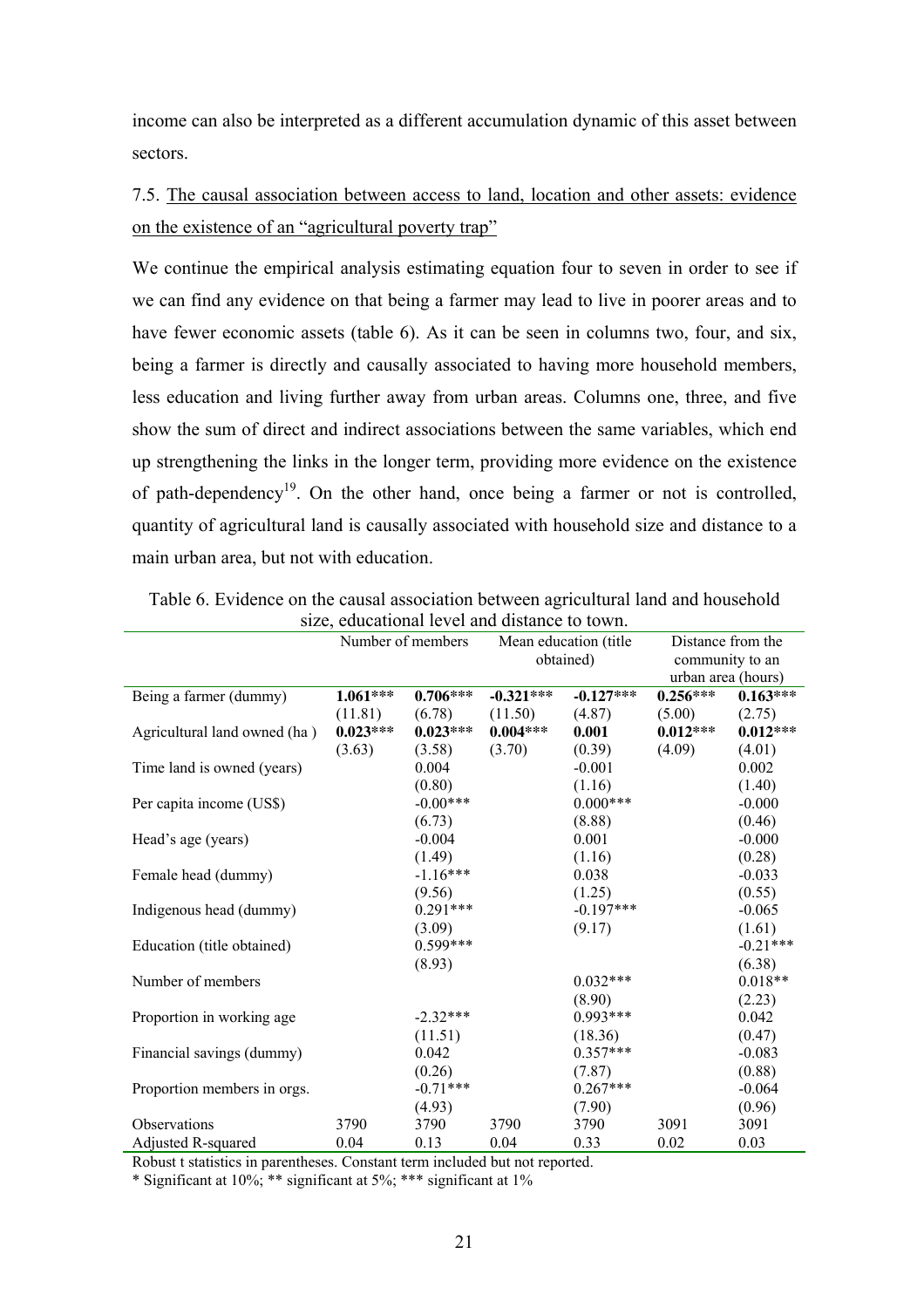As it can be seen in the tables from the above sections, the negative welfare impact from having more household members, having less formal education and living in more remote locations is significant and quantitatively important, mainly due to their negative effect on off-farm income. This implies that possible short term benefits from gaining access to land can however give up to an agricultural poverty trap, whereby these benefits can turn to be negative in the long term.

## **8. CONCLUSIONS AND POLICY IMPLICATIONS**

The results from this study show how in a country like Guatemala, where approximately 70% of the rural population is involved in self-production agricultural activities but only 32% of their income (including the value of self-consumption) is derived from these activities, only those households with more than two hectares of agricultural land are found to be on average less poor than the landless rural households. Due to either lack of capital or lack of productive incentives, as land holdings get larger productive intensity decreases, implying that an amount of at least 67 hectares of land per household would be needed to obtain an average increase of US\$ 1 per capita and day. The conclusion from these results is that extensive land distributions are not a cost-effective solution for rural poverty reduction in countries where off-farm income is becoming increasingly important in sustaining rural household livelihoods.

However, theory and results from this study also show that the reason for this poor welfare impact estimates from access to agricultural land mainly comes from the high opportunity costs, in terms of lost off-farm opportunities, derived from entering into the self-employment agricultural sector in rural Guatemala. If, instead of considering the total rural population, we now focus only on poor rural households with little or no land which do not face any real off-farm opportunities in the short term, results show that the same two hectares of agricultural land suffices to gain an average total welfare increase of US\$ 1 per capita and day, an amount that can get a rural household out of poverty. On average, half of this welfare increase comes from self-consumption and the other half from selling agricultural products. Therefore, if an access to land program is able to select this type of beneficiary, its short run poverty reduction potential can be significant and important.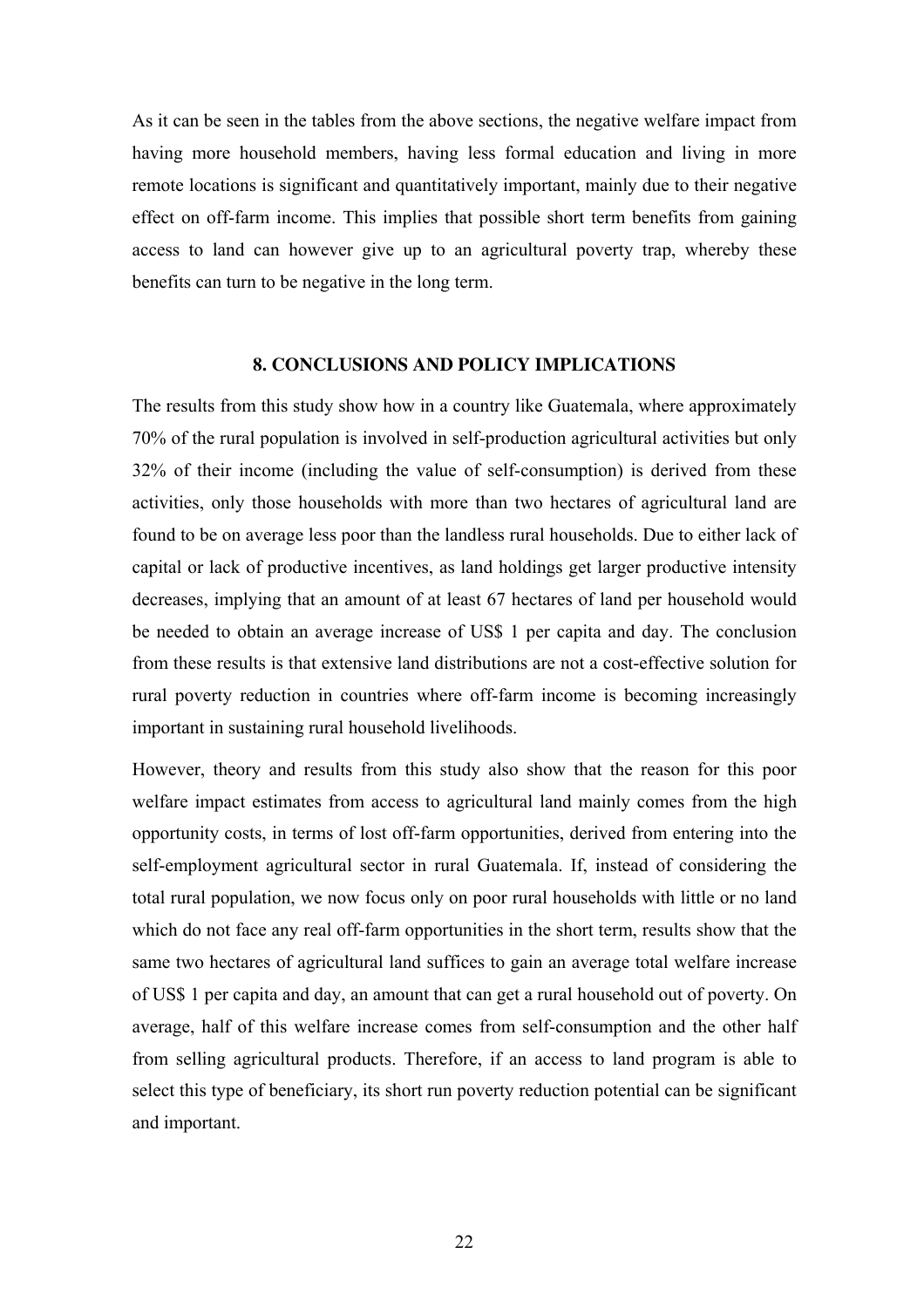One may then observe the same seemingly contradictory picture that was laid out in the introduction. On the one hand agricultural benefits are getting proportionally smaller against other economic activities in many rural areas of the developing world. On the other hand, still high proportions of the rural poor households are involved, either totally or partially, in agricultural activities, whereby access to small amounts of agricultural land can enable them to reap important and quick benefits in the forms of selfconsumption and monetary income.

Land policy implications from these results can be crucial. Depending on their particular ideology, many academics and policy makers have normally focused - and still do - on one or the other side of the picture. Putting it simply, the more pro-agrarian and prodistribution view tends to see only the positive on-farm side while the more anti-agrarian and pro-market view tends to see only the negative off-farm side. So, who is right?

The answer depends upon the time frame, the likelihood of future non-agricultural opportunities, and on how access to land policies are designed and implemented. Based on our theory and results, supporting access to land for poor households that do not face off-farm opportunities can help them get out of poverty in the short term, but can also "push" them towards a long term "agricultural poverty trap" if new off-farm opportunities arise and asset transferability is low. This is so because being a farmer can imply living further away from urban areas (with less public service and more transaction costs), having less formal education and having more family members.

The question now would be: how do we reconcile the short term benefits with the possible long term costs?. Public policy interventions to reduce this long term agricultural poverty trap would have to take into account: (1) to not further augment the trap with regulatory restrictions on the transferability of land, as has been the case with many access to land programs; (2) to formalize land property rights in order to facilitate its transferability; and (3) to not distort existing market incentives, neither towards access to agricultural land nor against it.

In great part due to the contradicting visions on the benefits from access to land explained above, the current trend in rural programs of many developing countries is to either implement ambitious access to land projects or to implement income generation projects where explicitly access to land cannot be the subject of support. Both approaches impose artificial incentives on the beneficiaries and, since they are based on ideologies towards or against the agricultural sector and asset distribution, often fail to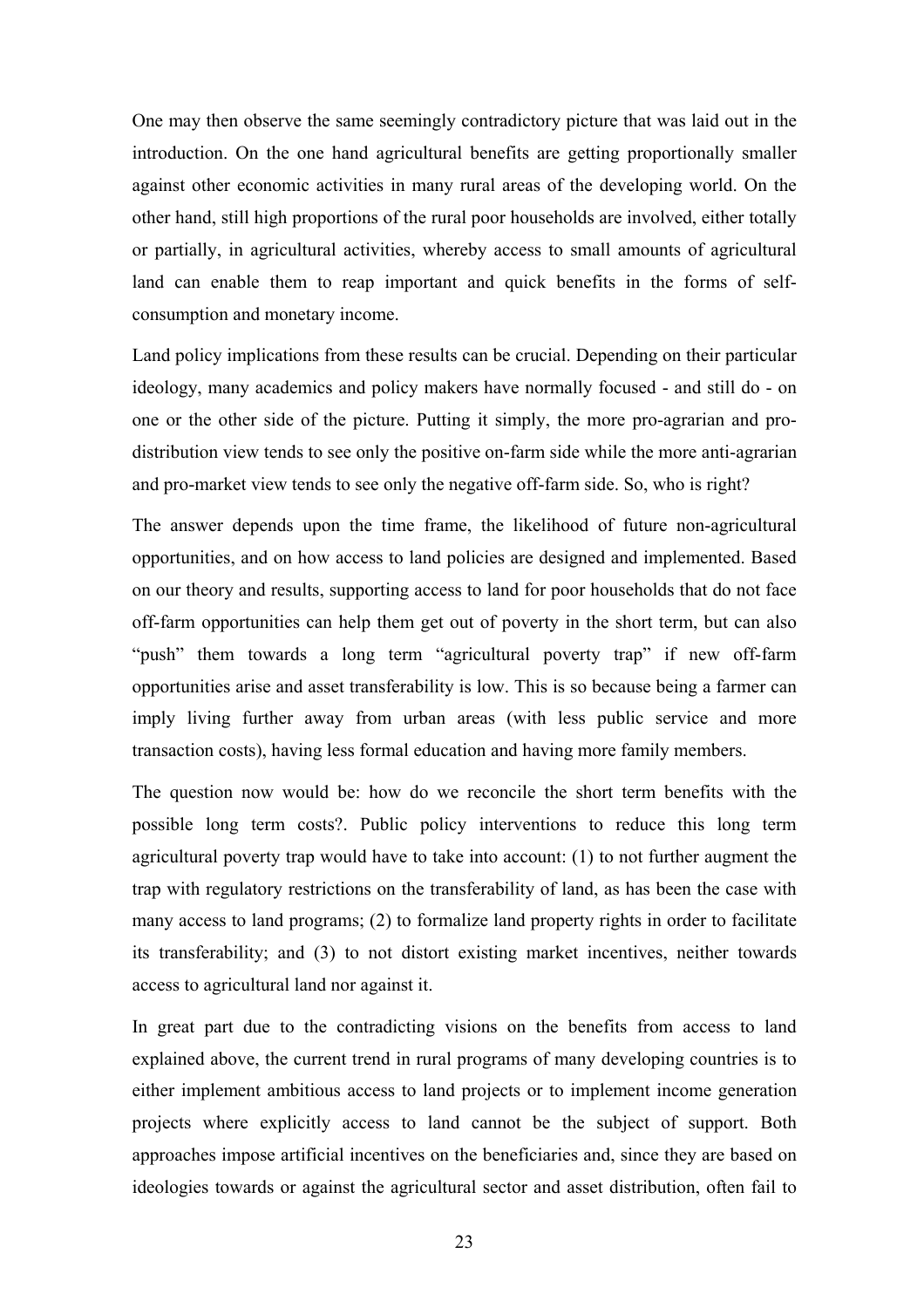survive a change in government. In our view, a more effective approach would be to implement more stable and flexible rural income generation programs where access to land can be the subject of support, as with any other asset that the beneficiary needs. In this way, potential beneficiaries will weight, at least the short term, potential benefits and opportunity costs from investing in either agricultural activities (including getting access to more land) or on off-farm activities. Longer term concerns of a possible agricultural poverty trap would depend on factors external to the beneficiary, whereby if the region as a whole develops, it is highly probable that new off-farm opportunities with higher benefits will arrive. Expecting this probability, the public program would just have to assure as far as possible the future transferability of assets, in order to allow for greater flexibility.

# **9. FUTURE LINES OF RESEARCH**

We would like to finish indicating two future lines of research that derive from this study. One is theoretical, related to the role of agriculture in development, and the other one is applied, related to the design of rural development public intervention instruments.

The narrative theory developed here offers a behavioural explanation about how the traditional agricultural sector hinders the process of urbanization, the extension of formal education and the reduction of fertility rates. We have used this theory to asses the poverty reduction impact from access to land, but it can also be extended to analyze the economic development role of agriculture. In this sense, we could argue that these mentioned effects from traditional agriculture hinder technological progress and cause higher demographic pressures, with the consequent negative impact on economic development.

Based on this argument it could then be justified that public action should focus on the industrial and service sectors and marginalize the agricultural sector, at least during the initial developing phases of a nation or region. However, this conclusion would be misguided since the argument laid in this article only applies to the long term, and is also only partial. That is, it does not represent all the possible causal relationships between the development of the agricultural sector and overall economic development. In order to fully establish these relationships one would need to integrate at least the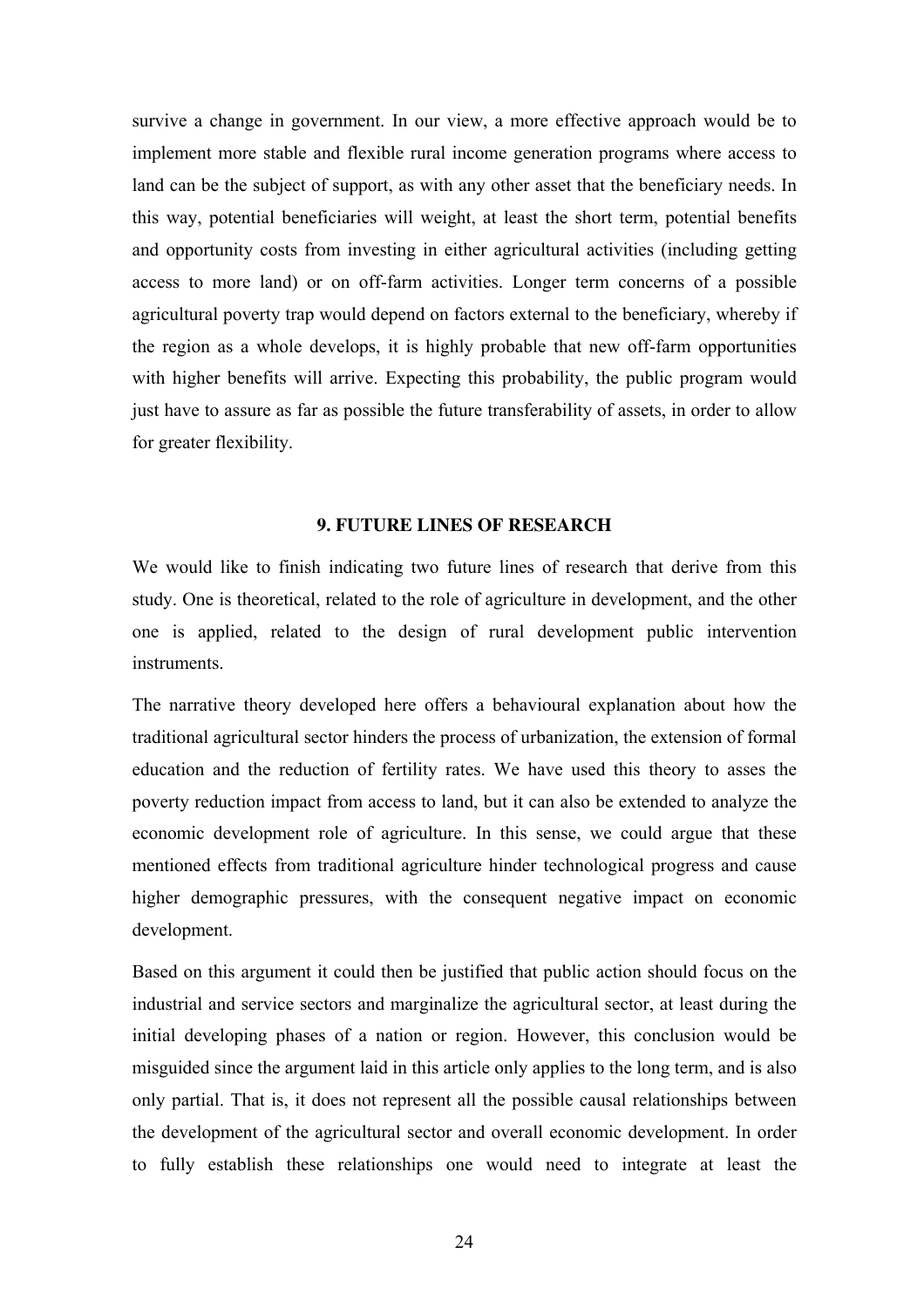microeconomic approach of our theory with the macroeconomic approach that has been followed throughout the last decades. The main line of agricultural macroeconomic theories, initiated by the work of Johnston and Mellor (1961), makes a strong emphasis on the positive interaction between agriculture and other sectors of the economy, which must also be considered. This theoretical integration of macro and micro approaches could help unblock the never ending debate on the economic development role of agriculture.

The other future line of research, more than an extension of this study, would be complementary and more applied in nature. This line consists on the impact assessment of land taxes, subsidies, titling, and market regulation on land productivity and land market activity. All these elements form the set of available land administration instruments, which, via their impact on land market activity and land productivity, could have a significant impact on the benefits and costs of gaining access to land. All these public instruments can increase or decrease the supply of land in formal markets, with the consequent impact on the cost of accessing land; and can also promote or hinder productivity incentives, with the consequent impact on the benefits from gaining access to land. We still know, however, little on how to design these instruments – land taxes, land titling, land market regulations and land-related subsidies – for them to have the most positive impact possible. This line of research would bring helpful results for the design of public policies to promote economic and social development in the rural areas of developing countries.

## **NOTES**

<sup>1</sup> We are aware that these agencies have recently financed or are still financing market-based access to land programs in Brazil, Colombia, El Salvador, Egypt, Guatemala, Honduras, the Philippines, South Africa and several states in India.

<sup>2</sup> See Kinsey (1999) in Zimbabwe, Ellis and Bahiigwa (2003) in Uganda, Ellis and Mdoe (2003) in Tanzania, and Jayne et al. (2003) in Ethiopia, Kenya, Rwanda, Mozambique and Zambia.

<sup>3</sup> It should be noted here that Finan, Saodulet and de Janvry (2005) find a significant impact from access to land on a complex welfare index that they construct but don't find a significant impact on total income.

<sup>4</sup> For good reviews on agricultural development microeconomic theories and empirical studies, see Bardhan, (1989) and de Janvry, Sadoulet and Murgai (2002).

5 "Encuesta Nacional de Condiciones de Vida".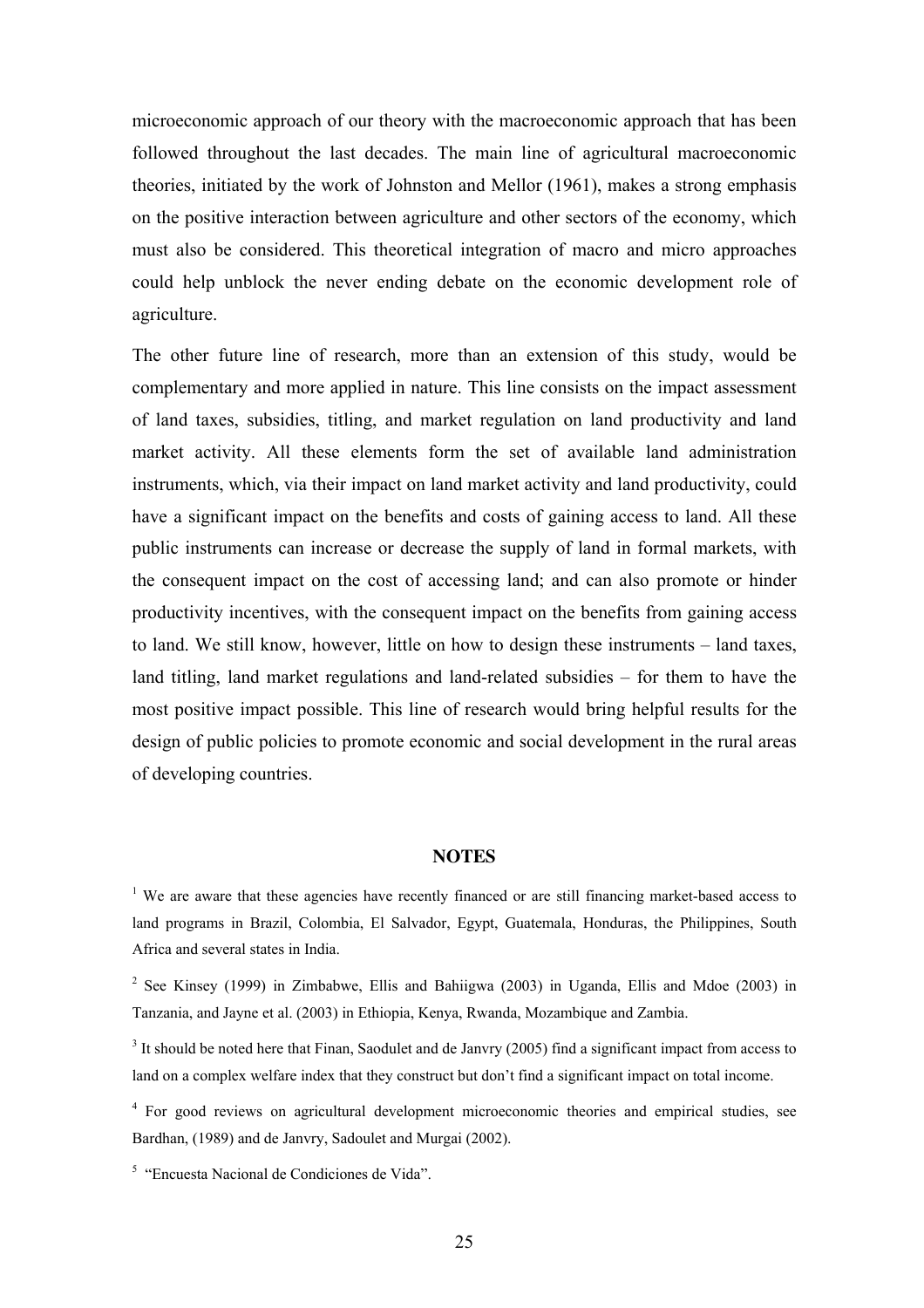$6$  The original ENCOVI 2000 contains 3,852 rural households. We have eliminated observations for which there is missing data, ending up with 3,796 households.

<sup>7</sup> Remittances are not very important, accounting for only  $3\%$  of total income (including self-consumption)

<sup>8</sup> Cooperative, religious group, community, female groups, etc. The idea is to try to capture organizations which are poor-specific in order to have a better control over the possible historical correlation between poor households and the agricultural sector.

<sup>9</sup> ENCOVI 2000 data does not include distance from each household to the closest town, but it includes this variable in the community questionnaire, which has been used as a proxy for each household. Town is defined as a place where there is a bank office and a market place.

 $10$  Except for the equations where the dependent variable is binary, where a probit estimation method is used.

 $11$  Households with more than 90 ha of land have been withdrawn in all the estimations since there are only six observations for the range from 90 to 441 ha. Results including these observations don't change the level of significance on the variables of interest, and only give slightly different coefficients.

<sup>12</sup> (401.195 - 8.2x1.460)/5.635 = 69; being 8.2 the average time since land is owned in the sample.

 $13$  That is, we ignore the "being a farmer" negative coefficient.

 $14365$  days / 5.407 US\$/ha = 67.5 ha.

 $15$  (365 days - 183.89-8.2x1.298)/7.702 = 22 ha

<sup>16</sup> Upper and lower lines show 95% confidence intervals.

<sup>17</sup> Productive intensity is measured in Quetzales/ha, and includes the value of inputs, labour and amortization of equipment.

 $18$  The number of observations is smaller than the total household sample because there is some missing data.

<sup>19</sup> Although not reported, probit regressions where also estimated with financial savings as the independent variable, finding a negative significant correlation with being a farmer, but a non-significant negative correlation when controls were added.

#### **REFERENCES**

- Akram-Lodhi, A.H., Borras, S.M., and Kay, C. (2007) *Land, Poverty and Livelihoods in an Era of Globalization. Perspectives from Developing and Transition Countries*. Oxford: Routledge ISS Studies in Rural Livelihoods.
- Arthur, B. 1994. *Increasing Returns and Path Dependence in the Economy*. University of Michigan Press, Ann Arbor.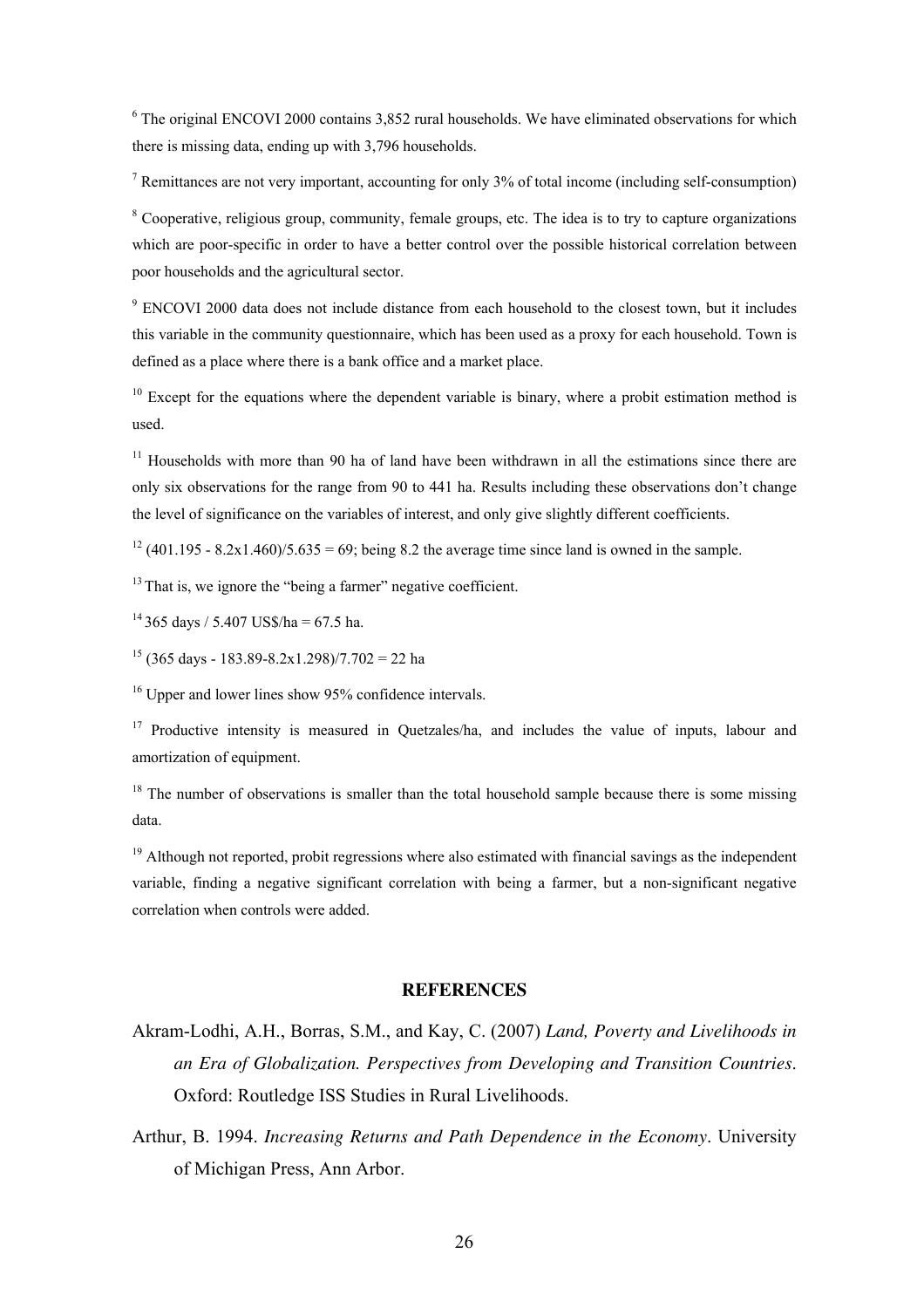- Bairoch, P. 1988. *Cities and Economic Development*. The University of Chicago Press, Chicago.
- Bardhan, P. 1989. *The Economic Theory of Agrarian Institutions*. Oxford University Press, New York.
- Bigsten, A., B. Kebede, A. Shimeles and M. Taddesse. 2003. "Growth and Poverty Reduction in Ethiopia: Evidence from Household Panel Surveys". *World Development* 31(1): 87-106.
- Breusch, T.S. and A.R. Pagan. 1979. "A Simple Test for Heteroskedasticity and Random Coefficient variation". *Econometrica* 50, 987-1007.
- Burgess, R. 2001. "Land and Welfare: Theory and Evidence from China". Working Paper. Department of Economics and STICERD. London School of Economics, London.
- Carney, D. 1998. *Sustainable Rural Livelihoods: What Difference can we Make?* Department for International Development, London.
- Carter, M.R. and J. May. 1999. "Poverty, Livelihood and Class in Rural South Africa". *World Development* 27(1): 1-20.
- CIP. 2006. *Final Declaration from the Forum "Tierra, Territorio y Dignidad".* Conference organized by the NGO/CSO International Planning Committee. March, 6-9. Porto Alegre, Brazil. Downloaded on March 6, 2007 from http://movimientos.org/cloc/fororeformagraria/
- de Janvry, A., E. Sadoulet and R. Murgai. 2002. "Rural Development and Rural Policy". In B. Gardner and G. Rausser eds., *Handbook of Agricultural Economics*. North-Holland, Amsterdam.
- de Janvry, A., E. Sadoulet and N. Zhu. 2005. "The Role of Non-Farm Incomes in Reducing Rural Poverty and Inequality in China". Working Paper downloaded on April 2007 from http://are.berkeley.edu/~alain/
- de Soto, H. (2000) *The Mystery of Capital: Why Capitalism Triumphs in the West and Fails Everywhere Else*. New York: Basic Books.
- Ellis, F. 2000. *Rural Livelihoods and Diversity in Developing Countries*. Oxford University Press, Oxford.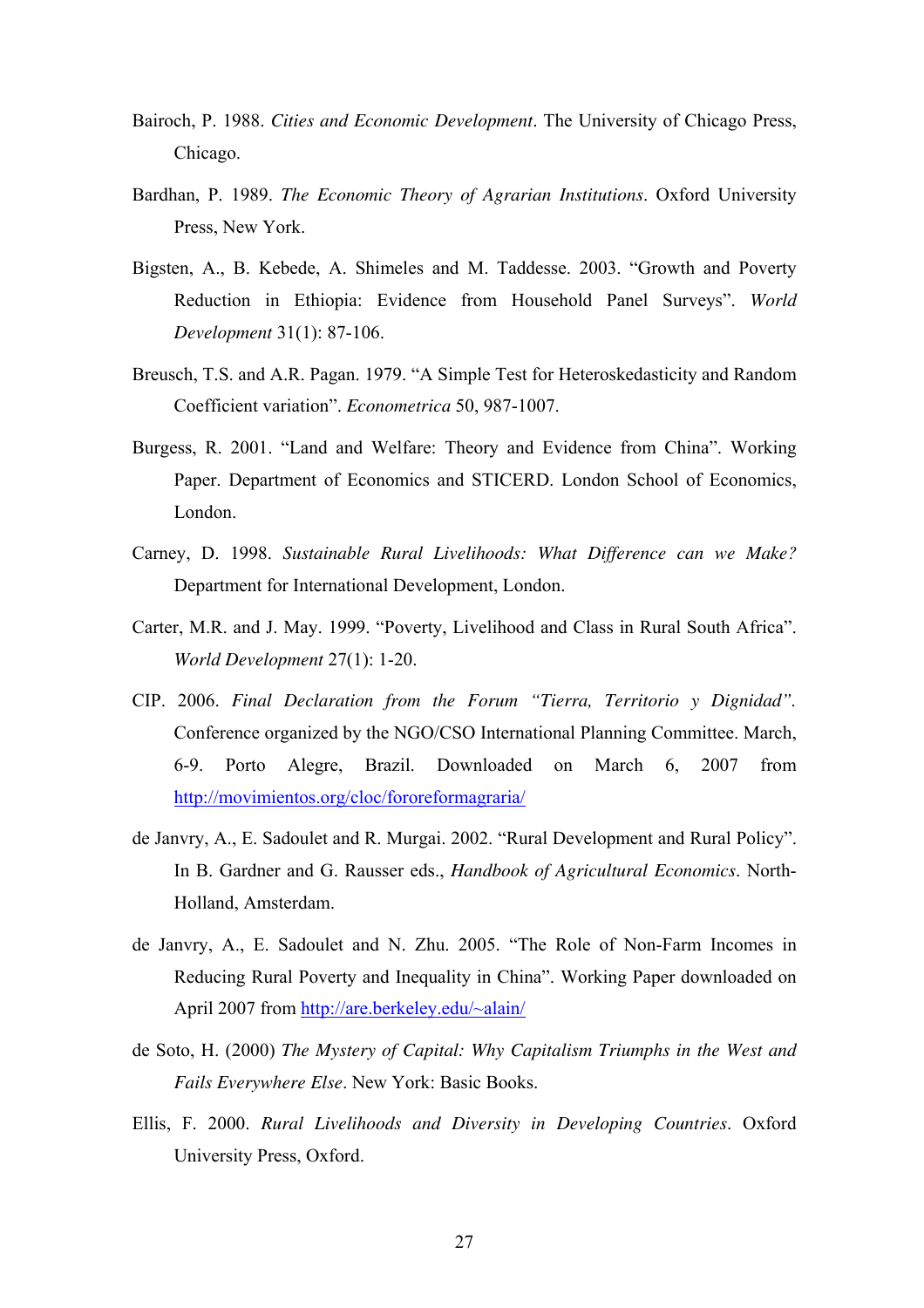- Ellis, F. and G. Bahiigwa. 2003. "Livelihoods and Rural Poverty Reduction in Uganda". *World Development* 31(6): 997-1013.
- Ellis, F. and N. Mdoe. 2003. "Livelihoods and Rural Poverty Reduction in Tanzania". *World Development* 31(8): 1367-1384.
- ENCOVI. 2000. Encuesta Nacional de Condiciones de Vida. Instituto Nacional de Estadística. Government of Guatemala. Guatemala City.
- FAO. 2006. *Results from the International Conference on Land Reform and Rural Development.* Conference organized by the United Nation Food and Agriculture Organization, November 20-25. Rome. Downloaded on March 2007 from http://www.fao.org/documents
- Finan, F., E. Sadoulet and A. de Janvry. 2005. "Measuring the Poverty Reduction Potential of Land in Rural Mexico". *Journal of Development Economics* 77: 27-51.
- Galor, O. 2005. "From Stagnation to Growth: Unified Growth Theory". In P. Aghion y S. Durlauf, eds., *Handbook of Economic Growth*, pp. 171-293. North-Holland, Amsterdam.
- Griffin, K., A.R. Khan and A. Ickowitz. 2002. "Poverty and the Distribution of Land". *Journal of Agrarian Change* 2(3): 279-330.
- Haggblade, S., P. Hazell and T. Reardon. 2002. "Strategies for Stimulating Poverty-Alleviating Growth in the Rural Non-farm Economy in Developing Countries". EPTD Discussion Paper No.92.International Food Policy Research Institute, Washington D.C.
- Jayne, T.S., T. Yamano, M. Weber, D. Tschirley, R. Benfica, A. Chapoto and B. Zulu. 2003. "Smallholder income and land distribution in Africa: implications for poverty reduction strategies". *Food Policy* 28: 253-275.
- Johnston, B. and J. Mellor. 1961. "The Role of Agriculture in Economic Development". *The American Economic Review* 51(4): 566-593.
- Kinsey, B. 1999. "Land Reform, Growth and Equity: Emerging Evidence from Zimbabwe's Resettlement Programme". *Journal of Southern African Studies* 25(2): 173-196.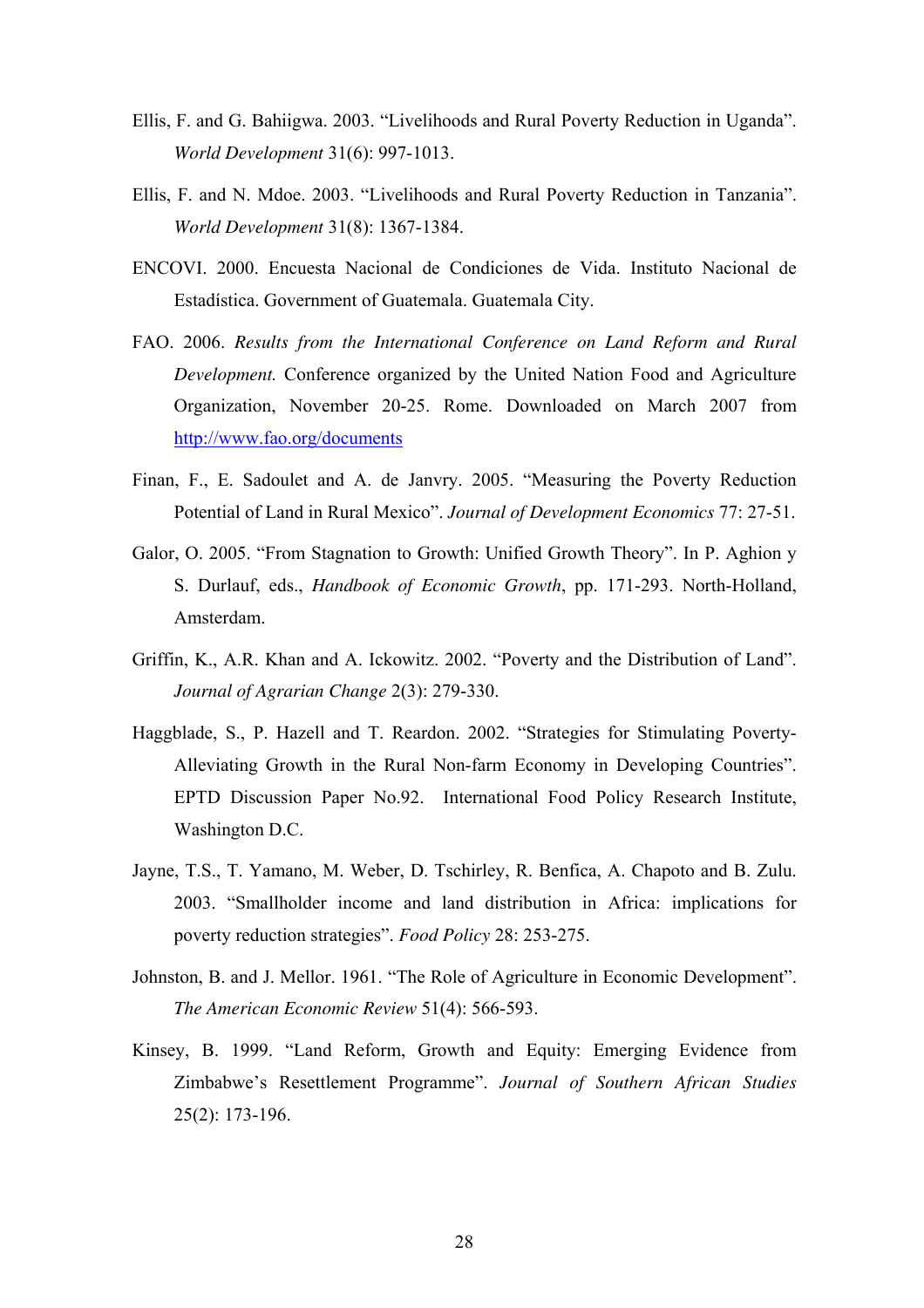- López, R. and A. Valdés. 2000. "Fighting Rural Poverty in Latin America: New Evidence of the Effects of Education, Demographics and Access to Land". *Economic Development and Cultural Change* 49(1):197-211.
- North, D. 1990. *Institutions, Institutional Change and Economic Performance*. Cambridge University Press, Cambridge.
- Reardon, T., J. Berdegué and G. Escobar. 2001. "Rural Non-farm Employments and Incomes in Latin America: Overview and Policy Implications". *World Development* 29(3): 395-409.
- Rigg, J. 2006. "Land, Farming, Livelihoods and Poverty: Rethinking the Links in the Rural South". *World Development* 34(1): 180-202.
- Royston, P. and N.J. Cox. 2005. "A multivariate Scatterplot Smoother". *The Stata Journal* 5(3): 405-412.
- Sarris, A. 2001. "The Role of Agriculture in Economic Development and Poverty Reduction". Rural Development Strategy Background Paper # 2. World Bank, Washington, D.C.
- Sato, Y. and K. Yamamoto. 2005. "Urbanization and Poverty Trap: a Demographic Perspective". DEE Discussion Paper No. 05-2. Downloaded on February 20, 2007 from www011.upp.so-net.ne.jp/sato-n\_u/05-2YS-KY.pdf
- Schultz, P. 1985. "Changing World Prices, Women's Wages and the Fertility Transition: Sweden, 1860-1910". *Journal of Political Economy* 93(6): 1126-1154.
- Schultz, T. 1964. *Transforming Traditional Agriculture*. Yale University Press, New Haven.
- Stern, N. 1994. "Growth Theories, Old and New, and the Role of Agriculture in Economic Development". *FAO Economic and Social Development Papers* No. 136.
- Timmer, P. 2002. "Agriculture and Economic Development". In B. Gardner and G. Rausser eds., *Handbook of Agricultural Economics*, pp. 1487-1546. North-Holland, Amsterdam.
- White, H. 1980. "A Heteroskedasticity-Consistent Covariance Matrix Estimator and a Direct Test for Heteroskedasticity". *Econometrica* 40, 617-636.